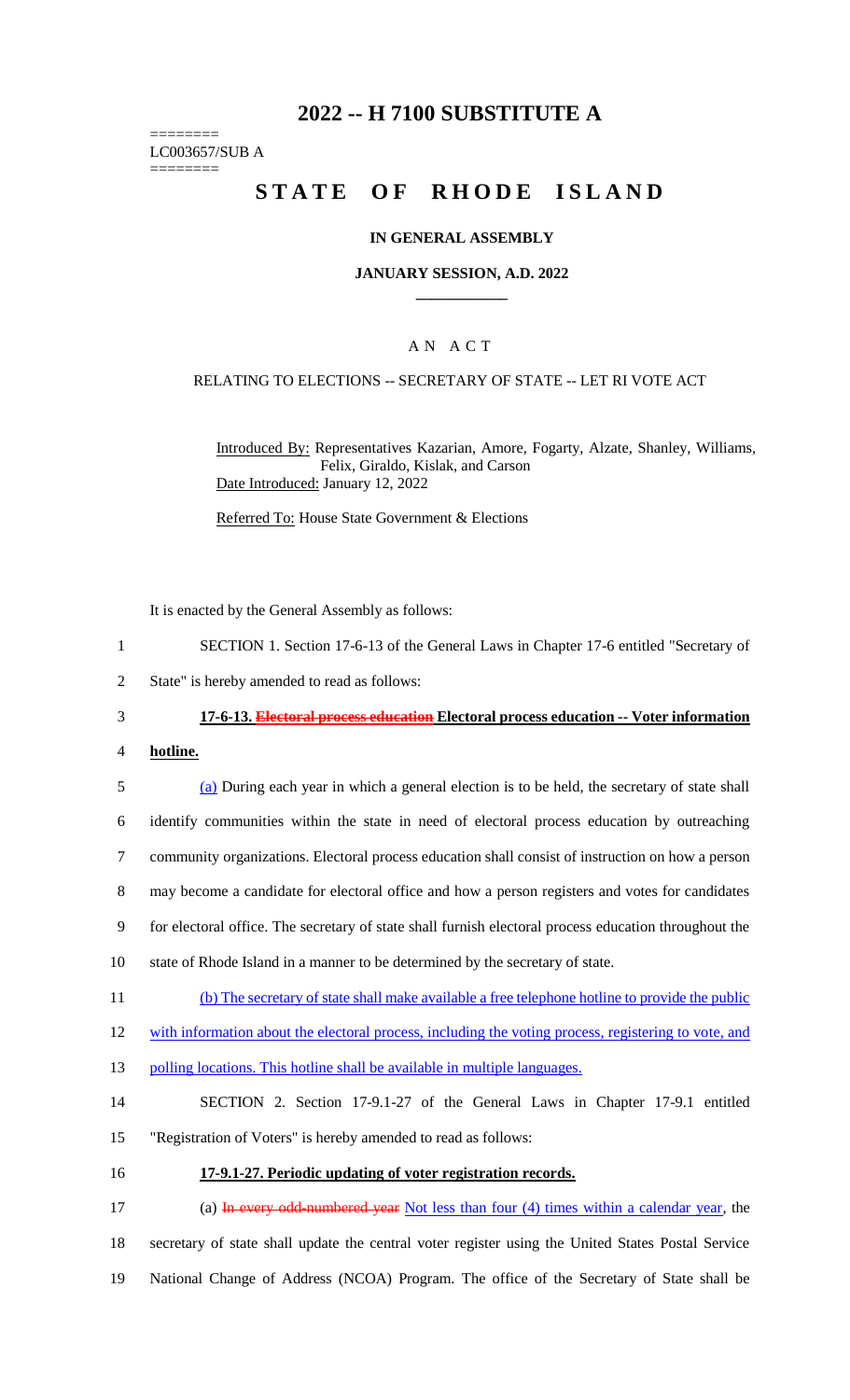responsible for obtaining the NCOA data and providing each local board of canvassers with their data; provided, that the updating shall be performed by each local board. The NCOA list of address changes shall be compared by the local board with lists of registered voters, and if address changes are detected for any voter, the local board shall institute the confirmation process described in § 17-9.1-26.

 (b) Each local board of canvassers in each city or town shall send annually, a notice prescribed by the secretary of state and marked "Do Not Forward -- Return if Undeliverable", to every active registered voter who has not voted in the past five (5) calendar years and has not otherwise communicated with the board during that period of time, advising them of their current polling place and voting eligibility, and informing them that mail that is returned as undeliverable will initiate the confirmation process described in § 17-9.1-26; provided, however, that the local boards shall not be obligated to send such notice if the state or federal government fails to 13 appropriate the necessary funds. The mailing shall take place in all municipalities and be performed 14 in a uniform manner, in accordance with standards adopted by the secretary of state and the list 15 maintenance procedures provided by the National Voting Rights Act, 42 U.S.C. § 1973gg.

- 16 (c) The secretary of state shall promulgate regulations for the uniform implementation of
- 17 this section, consistent with all applicable federal voting laws.
- 18 (d) Beginning ninety (90) days before any state election and through certification of that
- 19 election, local boards shall cease all list maintenance procedures required by this section.
- SECTION 3. Section 17-10-1 of the General Laws in Chapter 17-10 entitled "Canvassing the Lists of Qualified Electors" is hereby amended to read as follows:

### **17-10-1. Maintenance of registration -- Inactive file.**

 (a) The local board or its duly authorized agent shall maintain the files of registration cards in a condition that will correctly represent the registration of qualified voters at all times. It shall continually purge the cards of voters no longer qualified to vote in the city or town. It shall promptly record all changes of address, changes of name, and transfers and cancellations of registration.

 (b) If a confirmation card has been mailed to a registered voter at an address outside of the city or town of the voter's current registered address for voting purposes, or if the confirmation card has been mailed to an address within the same city or town where the voter is registered, which card was sent to confirm the voter's continuing residence within the city or town and not merely to confirm information provided by or through the postal service concerning a change of address within the city or town, and in both cases the voter has failed to respond to the confirmation card, the voter shall be stricken from the voting list and the voter registration shall be canceled if the voter has not voted or appeared to vote in an election during the period beginning on the date of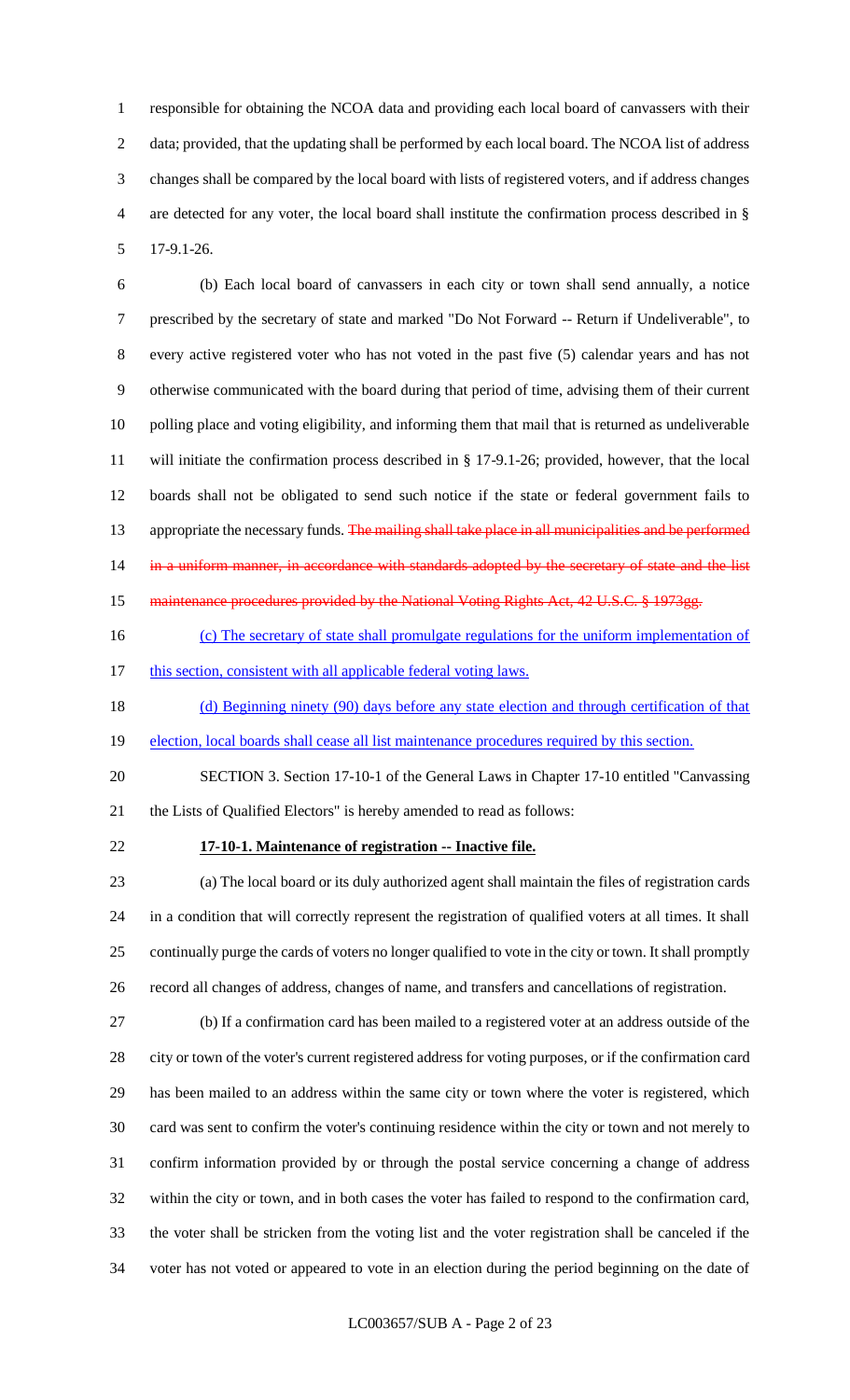mailing of the confirmation card and ending on the date after the date of the second general election that occurs after the date of mailing of the card. Provided, that the registration of any person shall not be canceled during his or her service in the armed forces of the United States and during two (2) years thereafter. A voter whose registration has been canceled shall not thereafter be eligible to vote unless that voter shall again register in accordance with the provisions of this title and in accordance with the provisions of the Constitution of this state. The local board shall notify the secretary of state of any cancellation. The local board shall notify each voter whose registration has been canceled by a notice addressed to the voter at the voter's last known address, and a 9 memorandum that the notice has been sent shall be maintained on file by the local board; provided, 10 that failure to give or receive the notice shall not affect the cancellation of the voter's registration. The local board shall take affirmative action to purge the voter's name from its files of registration cards.

 (c) Using the central voter registration system, upon receipt of the monthly list of 14 individuals who have died from the office of vital statistics, as prescribed by § 23-3-5 or provided 15 by the federal Social Security Administration's master death list, the secretary of state shall identify all voter registrations that may be reflected on the list and so notify electronically, the local board of canvassers of each applicable city or town. The local board, upon receipt of the list of deceased persons from the secretary of state, or upon receipt of an affidavit of death on forms prescribed by the secretary of state, shall promptly purge its files of registration cards by removing the cards of each deceased elector and canceling the voter registration information of the deceased elector from the central voter registration system.

 (d) The local board shall maintain a separate list of all new registrations and all transfers of registration which are received by the board within the thirty (30) day period prior to the close of registration prior to each primary, regular, and special election. The list shall be maintained until the time that the election is held.

 SECTION 4. Section 17-19-8.1 of the General Laws in Chapter 17-19 entitled "Conduct of Election and Voting Equipment, and Supplies" is hereby amended to read as follows:

#### **17-19-8.1. Ballots for voters who are blind, visually impaired or disabled.**

 (a) Any voter who is blind or visually impaired or disabled is eligible to request a special ballot for voting by mail ballot. Special mail ballots are available in Braille or tactile format.

(b) Requests must be made in writing to the local board of canvassers where the person is

32 registered to vote <u>or through the electronic voter registration portal established by §§ 17-20-2.3 and</u>

33 17-20-8 at least forty-five (45) twenty-one (21) days before the election for which the voter is

requesting the special ballot. In addition, the request will be valid for all elections held during the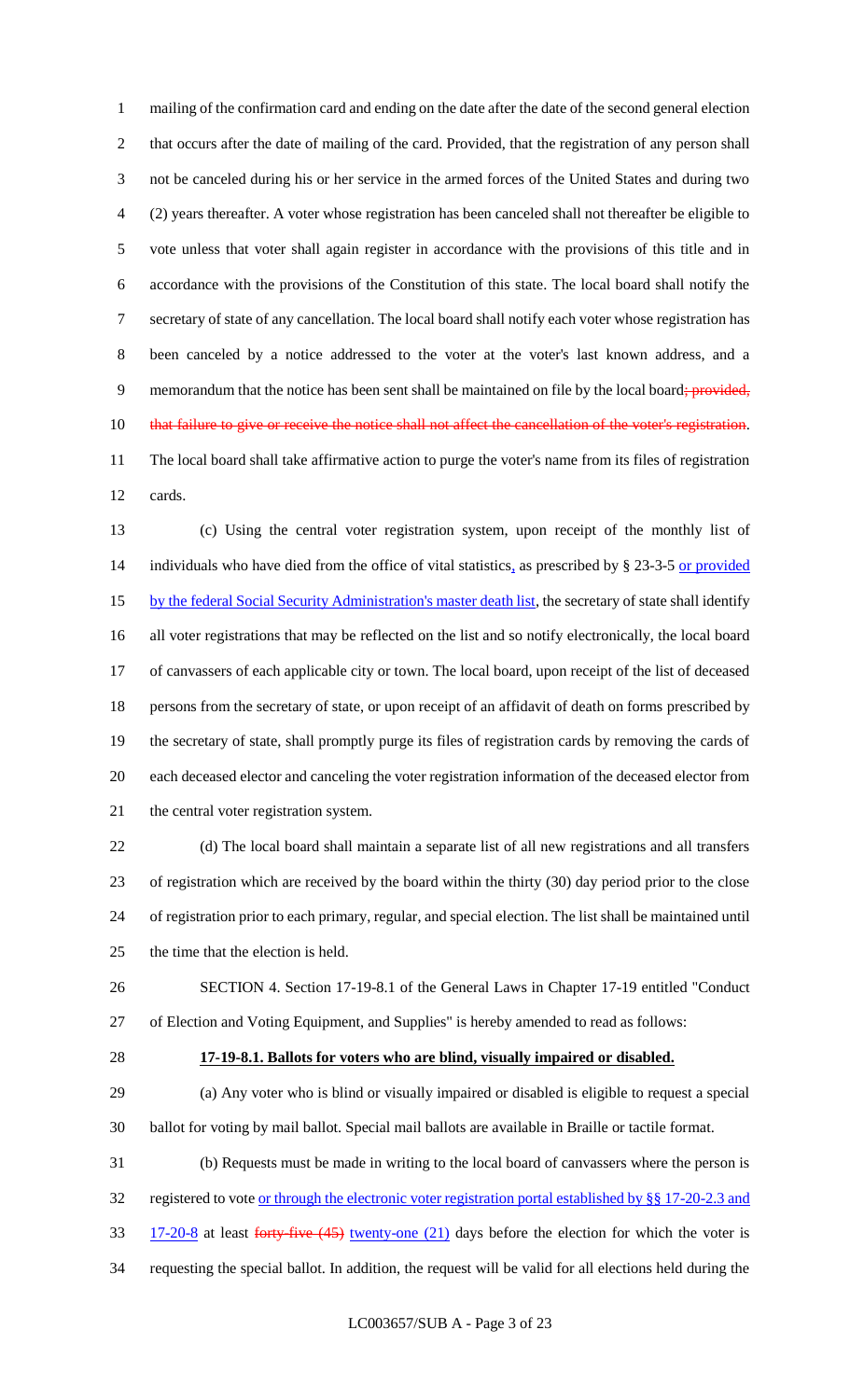calendar year in which the request was received and in which the voter is eligible to participate. Applicants must also file the appropriate mail ballot application as required by chapter 20 of this title for each election in which they wish to participate.

 (c) The office of the secretary of state shall prepare and provide the appropriate form, which shall be available at local boards and upon request from the office of the secretary of state. The voter may also choose to submit his or her request in writing without using the form provided, as long as the communication contains all of the required information. The request shall include the following information:

(1) The name and registered address of the voter;

(2) A daytime telephone number;

 (3) An indication of whether this request is for the entire calendar year or only for the next upcoming election;

 (4) The voter's political party affiliation, if the request for a special ballot is also for primaries;

(5) Indicate the special ballot format.

 (d) All requests received by local boards must be processed and forwarded to the office of 17 the secretary of state within twenty-four (24) hours of receipt. The secretary of state shall maintain a list of all persons requesting special Braille or tactile mail ballots and must forward a copy of the list to the state board of elections at least eighteen (18) days before the date of any election.

 (e) The state board may adopt rules and regulations for the procedure for the manual reproduction of voted ballots, when necessary, and the tabulation of Braille and tactile mail ballots.

 (f) The office of the secretary of state shall be responsible for the preparation and distribution of special Braille and tactile mail ballots. Whenever possible, the secretary of state shall prepare the Braille or tactile mail ballot so that the voted ballot can be read by the tabulation equipment, rather than being manually reproduced by election officials onto a machine readable ballot.

 (g) The office of the secretary of state may adopt rules and regulations setting forth the procedure for the preparations and distribution of the Braille and tactile mail ballots.

 (h) The office of the secretary of state shall prepare and publish a guide describing the types of ballots available and the manner in which each ballot can be voted. This guide shall be revised whenever the types of ballots available are updated. This guide shall be available in print, Braille, audio, or other accessible formats.

 (i) The office of the secretary of state shall establish a special Braille and tactile ballot program for voters who are blind or visually impaired. The office of the secretary of state shall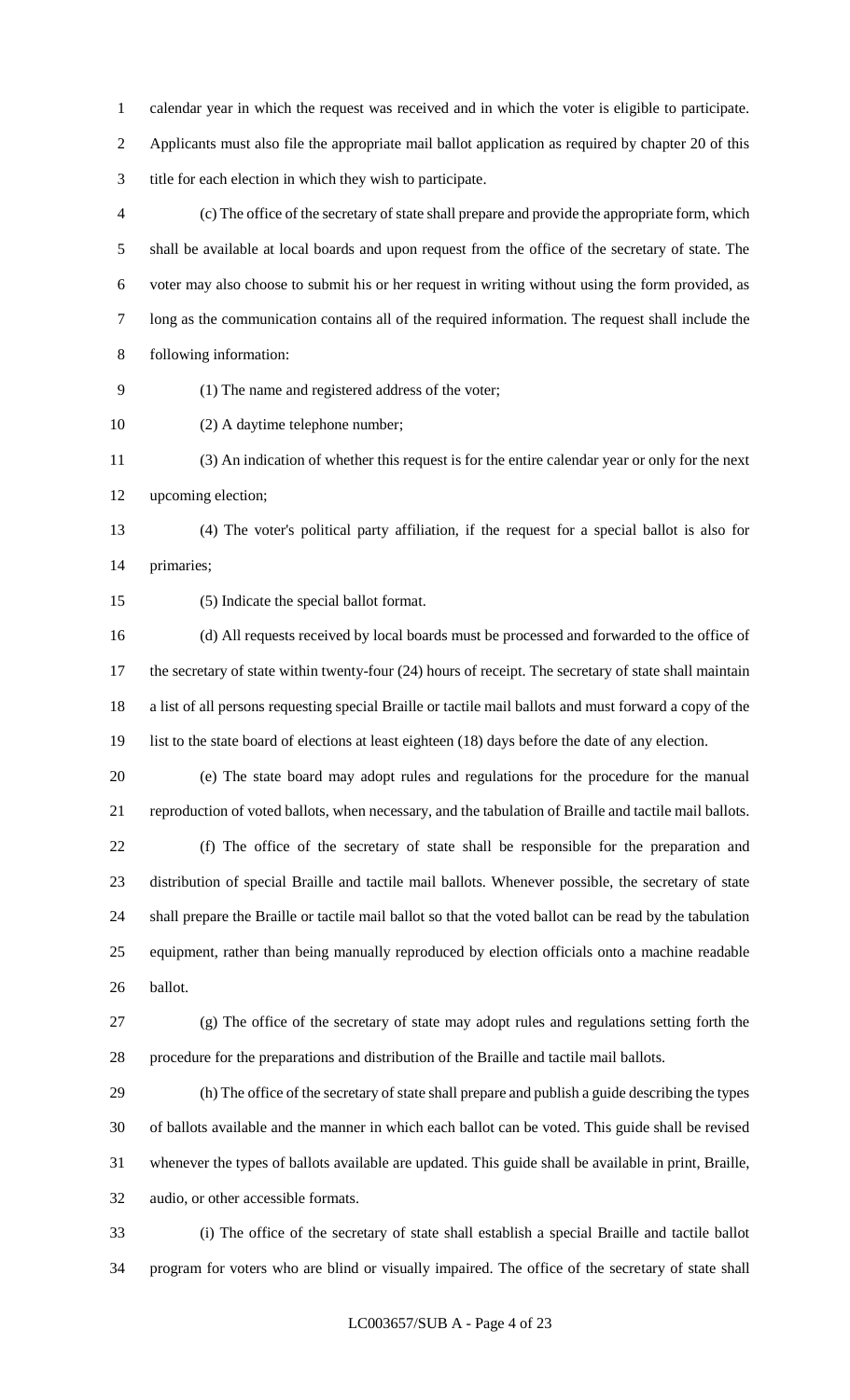expand the special ballot service to other voters with disabilities, as feasible, as determined by the secretary of state, and incorporate other accessible formats as technology and resources allow.

 (j) In accordance with the Help America Vote Act of 2003, the voting system at each polling place shall be accessible for individuals with disabilities, including nonvisual accessibility for the blind and visually impaired, in a manner that provides the same opportunity for access and participation as for other voters.

 SECTION 5. Sections 17-20-1, 17-20-1.1, 17-20-2, 17-20-2.1, 17-20-2.2, 17-20-3, 17-20- 8, 17-20-9, 17-20-10, 17-20-13, 17-20-13.1, 17-20-14, 17-20-14.1, 17-20-14.2, 17-20-21, 17-20- 23, 17-20-24.1 and 17-20-30 of the General Laws in Chapter 17-20 entitled "Mail Ballots" are hereby amended to read as follows:

# **17-20-1. Voting by mail ballot.**

 The electors of this state who, for any of the reasons set forth in § 17-20-2, being otherwise 13 qualified to vote, are unable to vote in person, shall have the right to vote, in the manner and time provided by this chapter, in all general and special elections and primaries, including presidential primaries in this state for electors of president and vice-president of the United States, United States senators in congress, representatives in congress, general officers of the state, senators and representatives in the general assembly for the respective districts in which the elector is duly 18 qualified to vote, and for any other officers whose names appear on the state ballot and for any city, town, ward, or district officers whose names appear on the respective city or town ballots in the ward or district of the city or town in which the elector is duly qualified to vote, and also to approve or reject any proposition of amendment to the Constitution or other propositions appearing on the state, city, or town ballot.

#### **17-20-1.1. Declaration of policy.**

24 Those electors who are unable to vote in person at the polls for the reasons set forth in §  $25 \frac{17-20-2}{2}$  vote by mail are entitled to vote in a manner which reasonably guarantees the secrecy of their ballots. The procedures set forth in this chapter are designed to promote the effective exercise of their rights while safeguarding those voters who utilize the mail ballot process from harassment, intimidation, and invasion of privacy. The procedures are intended to prevent misuse of the 29 electoral system by persons who are not eligible to vote by mail ballot. The provisions of this chapter shall be interpreted to effectuate the policies set forth in this section.

### **17-20-2. Eligibility for mail ballots.**

Any otherwise qualified elector may vote by mail ballot in the following circumstances:

(1) An elector, within the State of Rhode Island who is incapacitated to the extent that it

would be an undue hardship to vote at the polls because of illness, or mental or physical disability,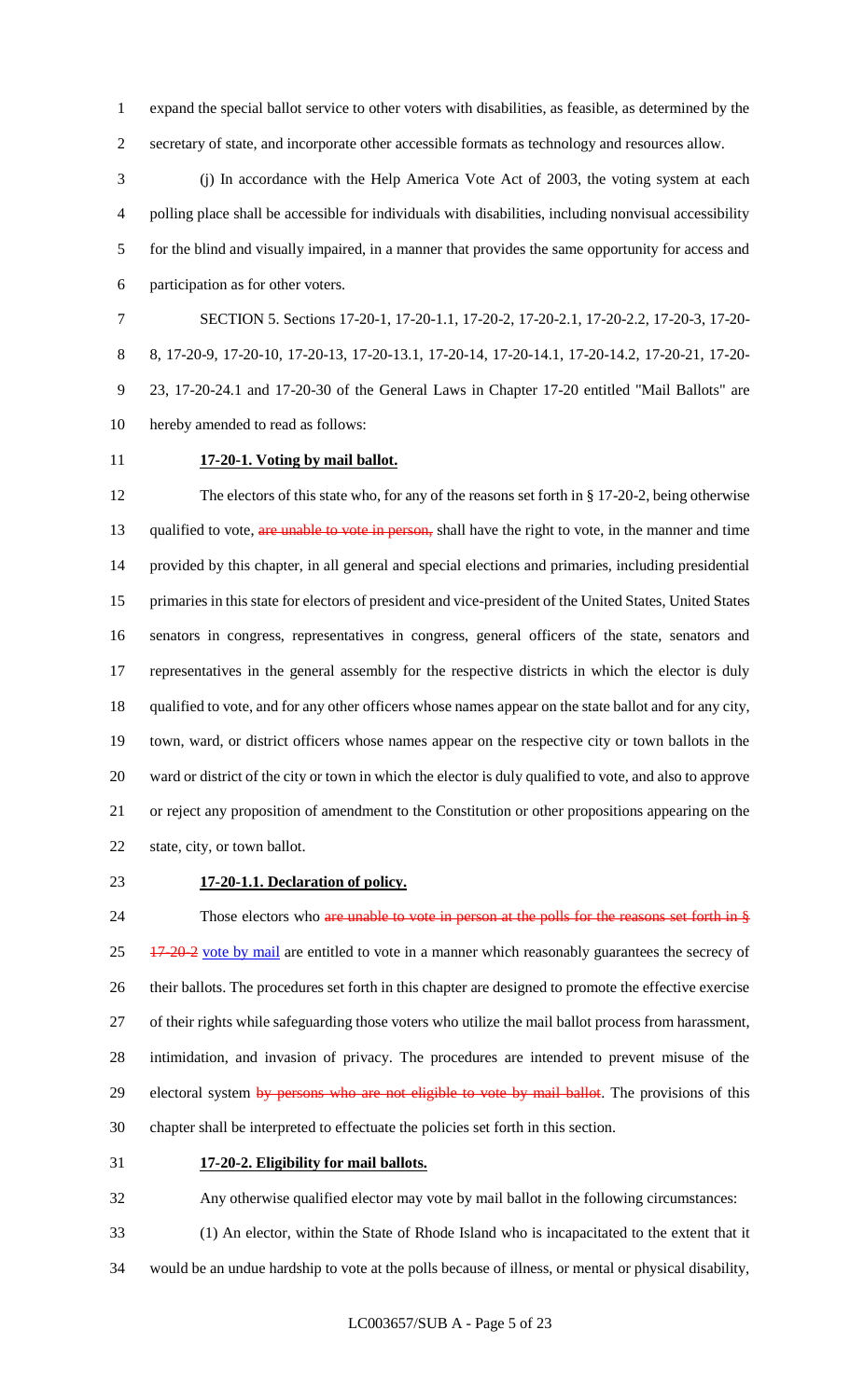- blindness, or serious impairment of mobility;
- (2) An elector who is confined in any hospital, convalescent home, nursing home, rest home, or similar institution, public or private, within the State of Rhode Island;

 (3) An elector who will be temporarily absent from the state because of employment or service intimately connected with military operations or who is a spouse or legal dependent residing with that person, or a United States citizen that will be outside of the United States;

- (4) An elector who may not be able to vote at his or her polling place in his or her city or
- 8 town on the day of the election chooses to vote by mail for any reason.
- 

# **17-20-2.1. Requirements for validity of mail ballot and mail ballot applications.**

 (a) Any legally qualified elector of this state whose name appears upon the official voting 11 list of the city, town, or district of the city or town where the elector is qualified, and who desires to avail himself or herself of the right granted to him or her by the Constitution and declared in this 13 chapter, may obtain from the local board in the city or town  $\frac{an \text{affidavit}}{an \text{ form}}$  aform prepared by the secretary of state as prescribed in this section, setting forth the elector's application for a mail ballot 15 or may apply online in accordance with § 17-20-2.3.

 (b) Whenever any person is unable to sign his or her name because of physical incapacity or otherwise, that person shall make his or her mark "X".

18 (c) The application, when duly executed, shall be delivered To receive a ballot in the mail, 19 an elector must submit an application in person or by mail, so that it is received by the local board, 20 or received electronically through the portal established by § 17-20-2.3, not later than four o'clock

(4:00) p.m. on the twenty-first (21st) day before the day of any election referred to in § 17-20-1.

 (d) In addition to those requirements set forth elsewhere in this chapter, a mail ballot, in order to be valid, must have been cast in conformance with the following procedures:

 (1) All mail ballots issued pursuant to subdivision 17-20-2(1) shall be mailed to the elector at the Rhode Island address provided by the elector on the application. In order to be valid, the 26 voter must affix his or her signature on all certifying envelopes containing a voted ballot must be 27 made before a notary public or before two (2) witnesses who shall set forth their addresses on the

form.

 (2) All applications for mail ballots pursuant to § 17-20-2(2) must state under oath the name and location of the hospital, convalescent home, nursing home, or similar institution where the elector is confined. All mail ballots issued pursuant to subdivision 17-20-2(2) shall be delivered to the elector at the hospital, convalescent home, nursing home, or similar institution where the 33 elector is confined; and the ballots shall be voted and witnessed in conformance with the provisions 34 of  $$17-20-14$ .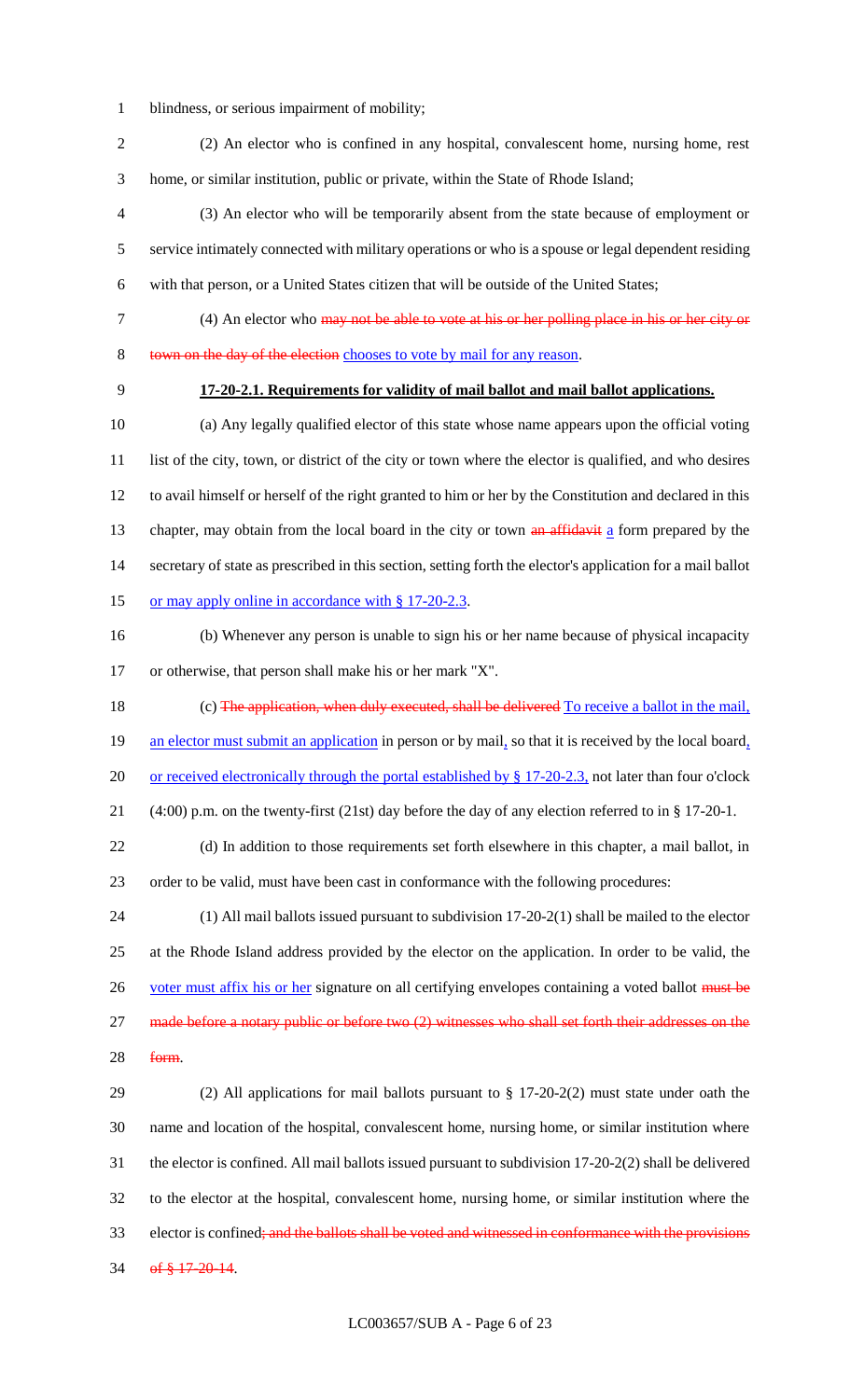1 (3) All mail ballots issued pursuant to subdivision 17-20-2(3) shall be mailed to the address 2 provided by the elector on the application or sent to the board of canvassers in the city or town 3 where the elector maintains his or her voting residence. In order to be valid, the voter must affix 4 his or her signature of the elector on the certifying envelope containing voted ballots does not need 5 to be notarized or witnessed. Any voter qualified to receive a mail ballot pursuant to subdivision 6 17-20-2(3) shall also be entitled to cast a ballot pursuant to the provisions of United States Public 7 Law 99-410 ("UOCAVA Act").

8 (4) All mail ballots issued pursuant to subdivision 17-20-2(4) may be mailed to the elector 9 at the address within the United States provided by the elector on the application or sent to the 10 board of canvassers in the city or town where the elector maintains his or her voting residence. In 11 order to be valid, the voter must affix his or her signature on all certifying envelopes containing a 12 voted ballot must be made before a notary public, or other person authorized by law to administer 13 oaths where signed, or where the elector voted, or before two (2) witnesses who shall set forth their 14 addresses on the form. In order to be valid, all ballots sent to the elector at the board of canvassers, 15 must be voted in conformance with the provisions of § 17-20-14.2.

16 (e) Any person knowingly and willfully making a false application or certification, or 17 knowingly and willfully aiding and abetting in the making of a false application or certification, 18 shall be guilty of a felony and shall be subject to the penalties provided for in § 17-26-1.

 (f) In no way shall a mail ballot application be disqualified if the voter's circumstances change between the time of making the application and voting his or her mail ballot as long as voter remains qualified to receive a mail ballot under the provisions of § 17-20-2. The local board of canvassers shall provide the state board of elections with written notification of any change in circumstances to a mail ballot voter.

#### 24 **17-20-2.2. Requirements for validity of emergency mail ballots.**

25 (a) Any legally qualified elector of this state whose name appears upon the official voting 26 list of the town or district of the city or town where the elector is so qualified, who on account of 27 eircumstances manifested twenty (20) days or less prior to any election becomes is eligible to vote 28 by emergency mail ballot according to this chapter. Within twenty (20) days or less prior to any 29 election, the elector may obtain from the local board an application for an emergency mail ballot 30 or may complete an emergency in-person mail ballot application on an electronic poll pad at the 31 board of canvassers where the elector maintains his or her residence.

32 (b) The emergency mail ballot application, when duly executed, shall be delivered in 33 person or by mail so that it shall be received by the local board, or received electronically through 34 the portal established by § 17-20-2.3, not later than four o'clock (4:00) p.m. on the last day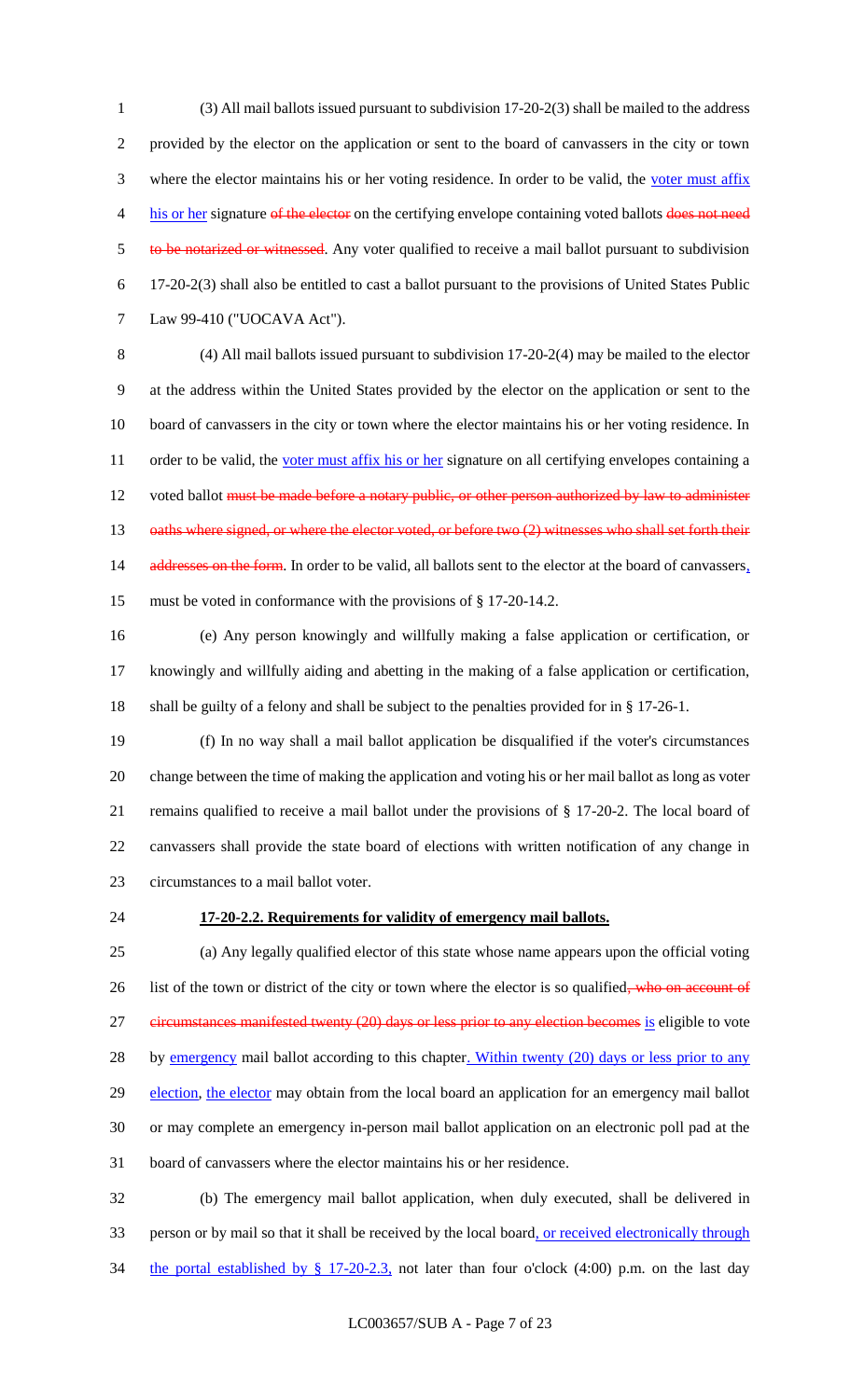- preceding the date of the election.
- (c) The elector shall execute the emergency mail ballot application in accordance with the requirements of this chapter, which application shall contain a certificate setting forth the facts 4 relating to the circumstances necessitating the application.
- (d) In addition to those requirements set forth elsewhere in this chapter, an emergency mail ballot, except those emergency mail ballots being cast pursuant to subsection (g) of this section, in order to be valid, must have been cast in conformance with the following procedures:
- 

 (1) All mail ballots issued pursuant to § 17-20-2(1) shall be mailed to the elector at the state of Rhode Island address provided on the application by the office of the secretary of state, or delivered by the local board to a person presenting written authorization from the elector to receive 11 the ballots, or cast in private at the local board of canvassers. In order to be valid, the voter must 12 affix his or her signature of the voter on the certifying envelope containing a voted ballot must be 13 made before a notary public, or other person authorized by law to administer oaths where signed, 14 or where the elector voted, or before two (2) witnesses who shall set forth their addresses on the **form.** In order to be valid, all ballots sent to the elector at the board of canvassers must be voted in conformance with the provisions of § 17-20-14.2.

 (2) All applications for emergency mail ballots pursuant to § 17-20-2(2) must state under oath the name and location of the hospital, convalescent home, nursing home, or similar institution where the elector is confined. All mail ballots issued pursuant to this subdivision shall be delivered to the elector by the bipartisan pair of supervisors, appointed in conformance with this chapter, and 21 shall be voted and witnessed in conformance with the provisions of § 17-20-14.

 (3) All mail ballots issued pursuant to § 17-20-2(3) shall be mailed by the office of the secretary of state to the elector at an address provided by the elector on the application, or cast at the board of canvassers in the city or town where the elector maintains his or her voting residence. 25 The signature of the elector on the certifying envelope containing the voted ballots issued pursuant 26 to the subdivision does not need to be notarized or witnessed. Any voter qualified to receive a mail ballot pursuant to § 17-20-2(3) shall also be entitled to cast a ballot pursuant to the provisions of United States Public Law 99-410 ("UOCAVA Act").

 (4) All mail ballots issued pursuant to § 17-20-2(4) shall be cast at the board of canvassers in the city or town where the elector maintains his or her voting residence or mailed by the office of the secretary of state to the elector at the address within the United States provided by the elector on the application, or delivered to the voter by a person presenting written authorization by the 33 voter to pick up the ballot. In order to be valid, the voter must affix his or her signature of the voter 34 on all certifying envelopes containing a voted ballot must be made before a notary public, or other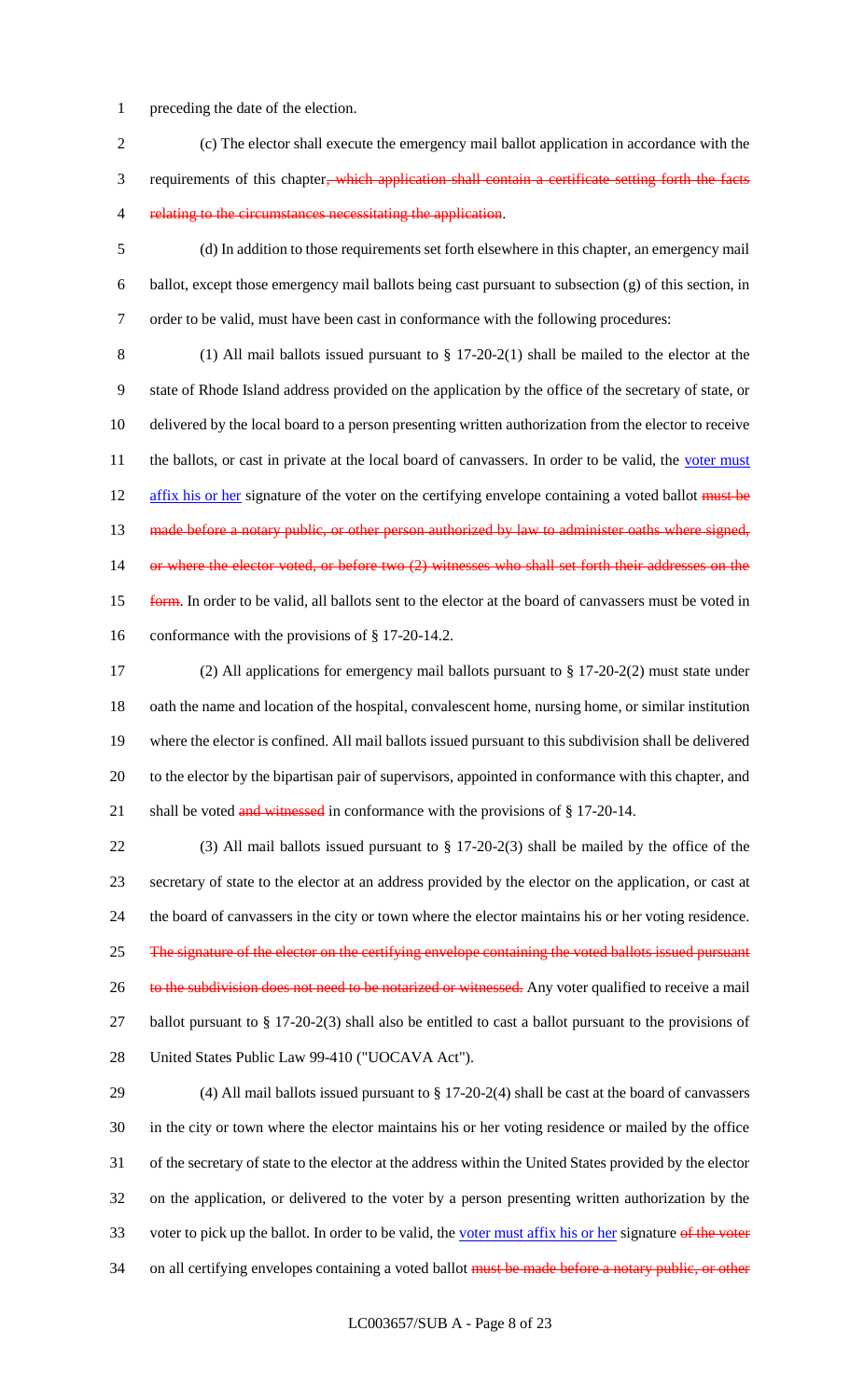person authorized by law to administer oaths where signed, or where the elector voted, or before two  $(2)$  witnesses who shall set forth their addresses on the form. In order to be valid, all ballots sent to the elector at the board of canvassers must be voted in conformance with the provisions of § 17-20-14.2.

 (e) The secretary of state shall provide each of the several boards of canvassers with a sufficient number of mail ballots for their voting districts so that the local boards may provide the appropriate ballot or ballots to the applicants. It shall be the duty of each board of canvassers to process each emergency ballot application in accordance with this chapter, and it shall be the duty of each board to return to the secretary of state any ballots not issued immediately after each election.

 (f) Any person knowingly and willfully making a false application or certification, or knowingly and willfully aiding and abetting in the making of a false application or certification, shall be guilty of a felony and shall be subject to the penalties provided for in § 17-26-1.

 (g) An emergency mail ballot application may be completed in person using an electronic poll pad provided by the board of canvassers upon presentation by the voter of valid proof of identity pursuant to § 17-19-24.2. Upon completion of the poll pad application, the voter shall be provided with a ballot issued by the secretary of state and upon completion of the ballot by the voter, the voter shall place the ballot into the state-approved electronic voting device, provided by the board of elections and secured in accordance with a policy adopted by the board of elections.

**17-20-3. Definitions.**

 (a) Wherever used in this chapter, every word importing only the masculine gender is construed to extend to, and include, females as well as males.

 (b) Whenever used in this chapter, "bipartisan pairs of supervisors" for primaries means a supervisor representing the endorsed candidates and a supervisor representing a majority of unendorsed candidates, and for nonpartisan elections and primaries means non-partisan pairs of supervisors.

 (c) Wherever used in this chapter, "employed outside of the United States" includes any person who is:

- (1) Employed by any agency, department or division of the United States government and who, by reason of that employment, resides outside of the continental United States;
- (2) Employed outside the territorial limits of the United States; or
- (3) A spouse or dependent residing with persons so employed.

(d) Wherever used in this chapter "services intimately connected with military operations"

includes members of religious groups or welfare agencies assisting members of the armed forces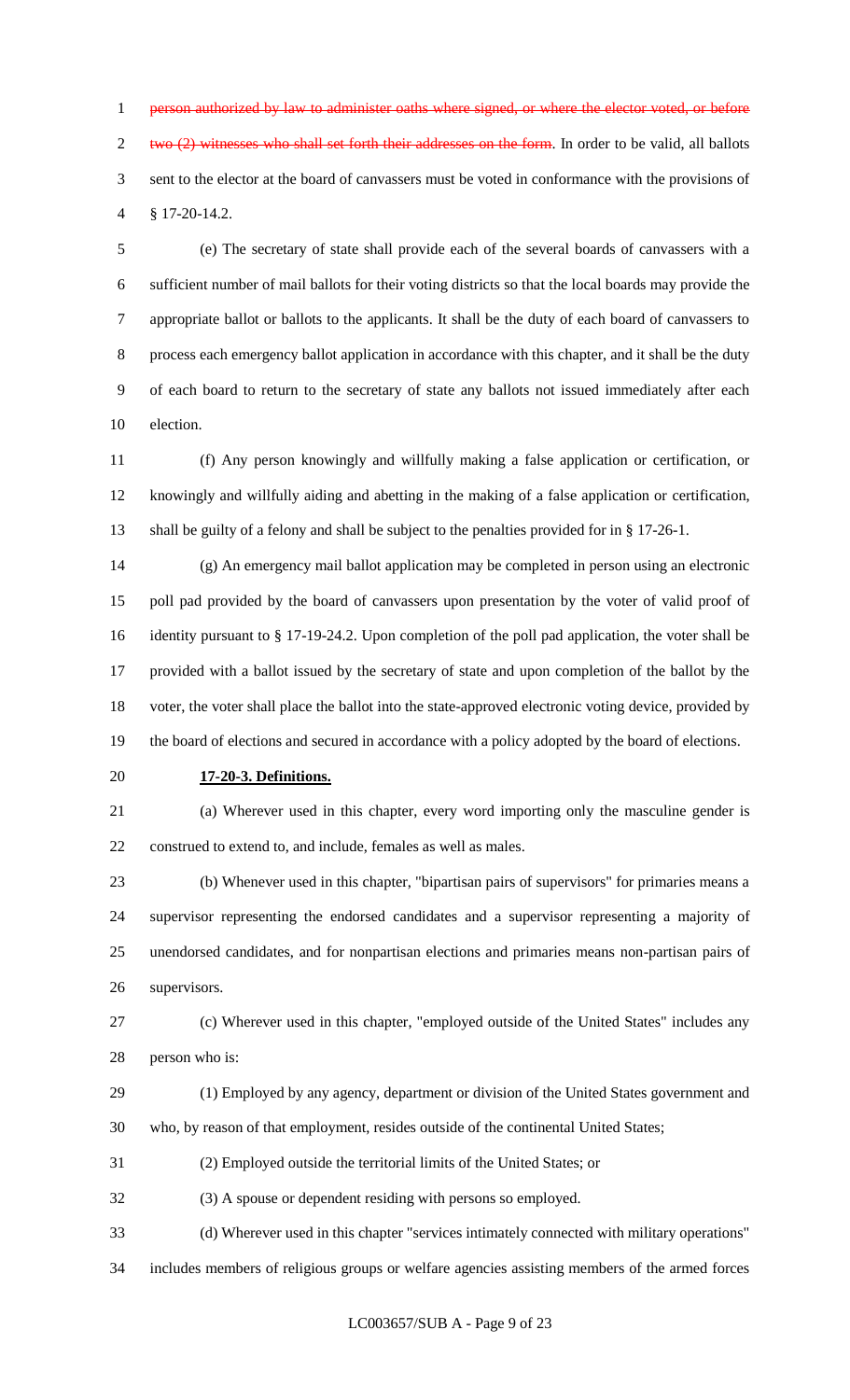who are officially attached to and serving with the armed forces and their spouses and dependents,

 and the spouses and dependents of members of the armed forces and of the merchant marine; provided, that the spouses and dependents are residing outside of the state with the members of the armed forces, merchant marine, or members of the religious or welfare agencies.

- (e) Whenever a signature is required by a voter in this chapter, "signature" also means the voter's mark "X" if the person is unable to sign his or her name because of physical incapacity or otherwise.
- (f) Whenever used in this chapter, "bipartisan" means not of the same recognized political party.
- 10 (g) Whenever used in this chapter, "emergency" voting pursuant to  $\S 17-20-2.2(g)$  shall be
- 11 construed to mean "early" voting.
- **17-20-8. Application for ballot.**

 (a) Whenever any person is unable to sign his or her name because of physical incapacity or otherwise, that person shall make his or her mark "X".

 (b) Notwithstanding any other provision of this chapter as to time and manner thereof, it shall be the duty of the applicant to cause the mail ballot application or the emergency mail ballot 17 application, as the case may be, to be processed by the local board so that the applicant may receive the ballot, cast it, and cause delivery thereof to be made to the state board not later than eight o'clock (8:00) p.m. on the date of election.

- (c) The local board shall maintain a separate list of names and addresses of all applicants 21 and their subscribing witnesses and a copy of the list shall be made available for inspection to any person upon request.
- (d) Any person knowingly and willfully making a false application or certification or knowingly and willfully aiding and abetting in the making of a false application or certification shall be guilty of a felony.
- (e) Voters shall be able to apply for a mail ballot electronically through the voter registration portal established by § 17-20-2.3.
- 
- **17-20-9. Application by permanently disabled or incapacitated voters Application by permanently disabled or incapacitated voters and nursing home residents.**

 (a) A voter who is indefinitely confined because of physical illness or infirmity or is 31 disabled for an indefinite period <u>or who is a long-term resident in a nursing home,</u> may, by signing 32 an affidavit to that effect, request that an absentee a mail ballot application be sent to him or her automatically for every election. The affidavit form and instructions shall be prescribed by the secretary of state, and furnished upon request to any elector by each local board of canvassers. The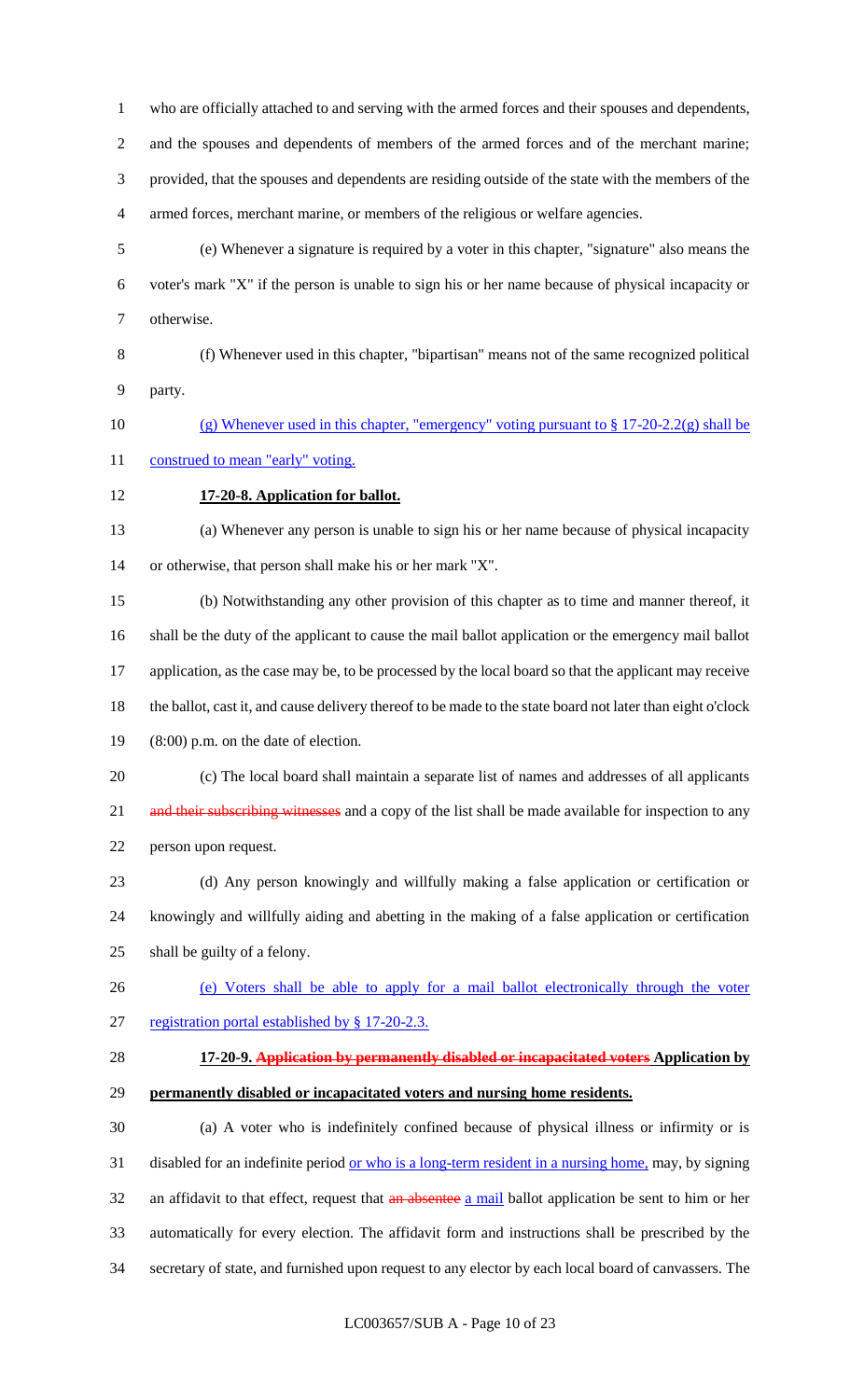1 envelope containing the absentee mail ballot application shall be clearly marked as not forwardable. If any elector is no longer indefinitely confined or is no longer residing in a nursing home, he or she shall notify the clerk of the local board of canvassers of this fact. The clerk shall remove the name of any voter from the mailing list established under this section upon receipt of reliable information that a voter no longer qualifies for the service. The voter shall be notified of the action within five (5) days after the board takes the action.

 (b) The affidavit form and instructions prescribed in this section shall be mailed to the applicant along with a stamped return envelope addressed to the local boards of canvassers. The secretary of state may process applications pursuant to this section through the online mail ballot

10 application portal established by § 17-20-2.3.

 (c) For purposes of this section, "nursing home" refers to facilities defined and licensed by 12 the department of health. "Long-term" excludes any residents temporarily residing in such a facility 13 for rehabilitation.

- 14 (d) The secretary of state shall maintain a list in the central voter registration system of all voters who automatically receive applications for mail ballots, pursuant to this section.
- 

# **17-20-10. Certification of applications -- Issuance of ballots -- Marking of lists -- Mailing address.**

 (a) Upon receipt of the application, the local board shall immediately examine it and determine whether it complies with each of the requirements set forth by this chapter and compare the signature on the ballot application with the signature contained on the original registration card, except as may be otherwise provided by law, to satisfy itself that the applicant is a qualified voter. Upon determining that it does meet each requirement of this chapter and that the signature appears to be the same, the local board shall mark the application "accepted" and record in the space provided on the ballot application the senatorial, representative, and voting district in which the applicant should vote.

 (b) The local board shall also record the city or town code and district information in the mailing label section of the mail ballot application. The local board shall also print or type the name of the elector and the complete mailing address in that section. If the local board does not accept the application, the local board shall return the application to the elector, together with a form prescribed by the secretary of state, specifying the reason or reasons for the return of the application. (c) Not later than 4:00 p.m. on the eighteenth (18th) day before the day of any election referred to in this chapter or within seven (7) days of receipt by the local board, whichever occurs first, the local board shall certify the applications to the secretary of state through the CVRS system as this procedure is prescribed by the secretary of state. Upon the certification of a mail ballot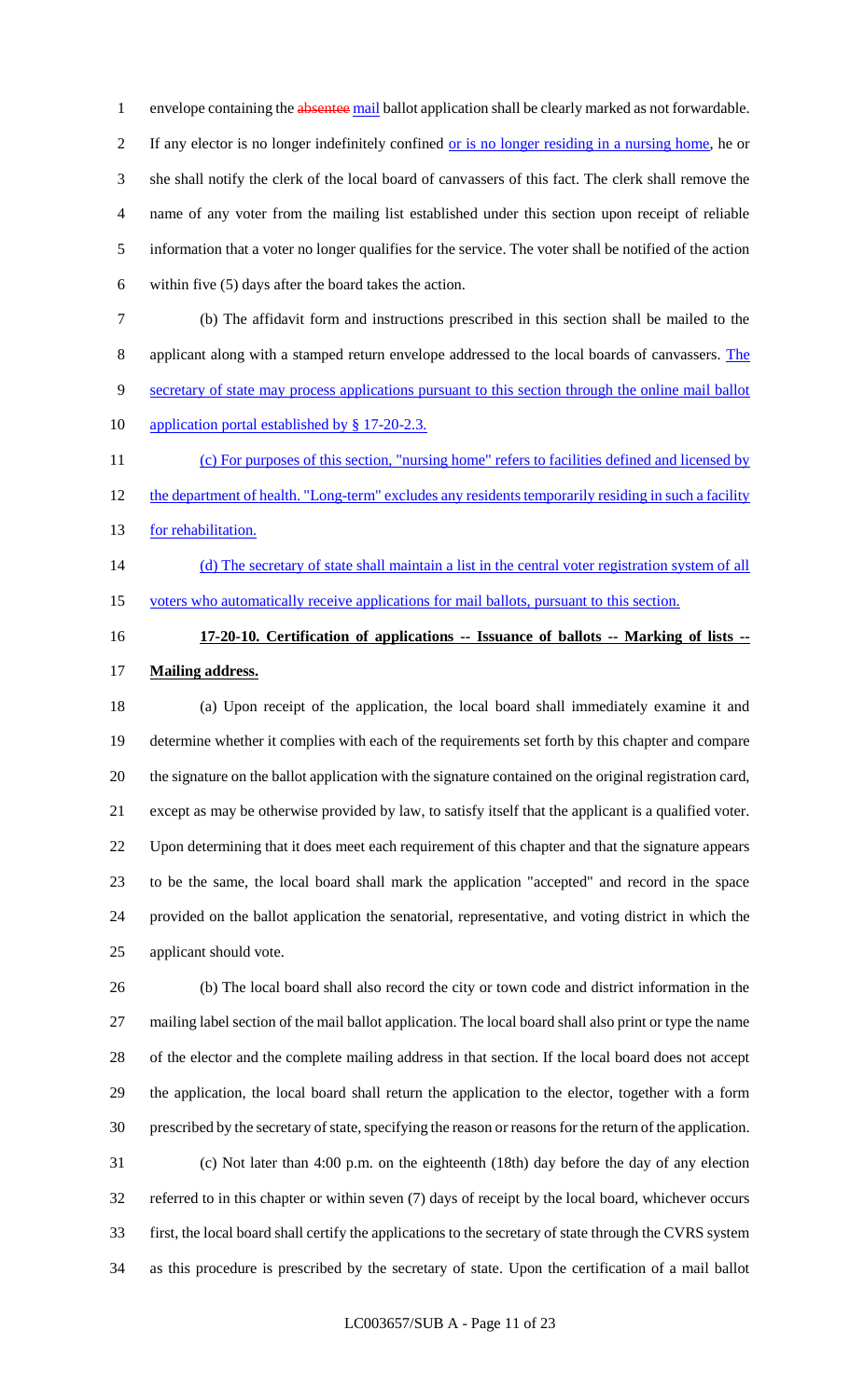application to the secretary of state, the local board shall enter on the voting list the fact that a mail ballot application for the voter has been certified and shall cause the delivery of the certified mail ballot applications together with the signed certified listing thereof in sealed packages to the state board of elections.

 (d)(1) Upon the ballots becoming available, the secretary of state shall immediately issue and mail, by first-class mail, postage prepaid, a mail ballot to each eligible voter who has been certified. With respect to voters who have applied for these mail ballots under the provisions of § 17-20-2(1), the secretary of state shall include with the mail ballots a stamped, return envelope addressed to the board of elections.

 (2) The secretary of state shall include on the mail ballot envelope a numerical or alphabetical code designating the city or town where the voter resides. The secretary of state shall 12 immediately thereafter indicate on the voter's record that the secretary of state has sent mail ballots; provided that this mark shall serve solely to indicate that a mail ballot has been issued and shall not be construed as voting in the election.

 (e) Prior to each election, the secretary of state shall also furnish to the chairperson of the state committee of each political party a list of the names and residence addresses of all persons to whom mail ballots have been issued. The secretary of state shall also furnish to a candidate for political office, upon request, a list of the names and residence addresses of all persons to whom mail ballots have been issued within his or her district.

 (f) If a ballot is returned to the secretary of state by the postal service as undeliverable, the secretary of state shall consult with the appropriate local board to determine the accuracy of the mailing address, and the secretary of state shall be required to remail the ballot to the voter using the corrected address provided by the local board. If the local board is unable to provide a different address than that to which the ballot was originally mailed, the ballot shall be reissued by the secretary of state to the board of canvassers in the city or town where the voter resides utilizing the numerical or alphabetical code established in subsection (d) of this section. The board shall then attempt to notify the voter at his or her place of residence that the ballot has been returned as 28 undeliverable. The ballot must be voted and witnessed in accordance with the provisions of this chapter.

 (g) The acceptance of a mail ballot application by the board of canvassers and the issuance of a mail ballot by the secretary of state shall not create any presumption as to the accuracy of the information provided by the applicant or as to the applicant's compliance with the provisions of this chapter. Any inaccuracy in the provided information or irregularity in the application may be raised as a challenge to the ballot before the board of elections at the time of certification. If the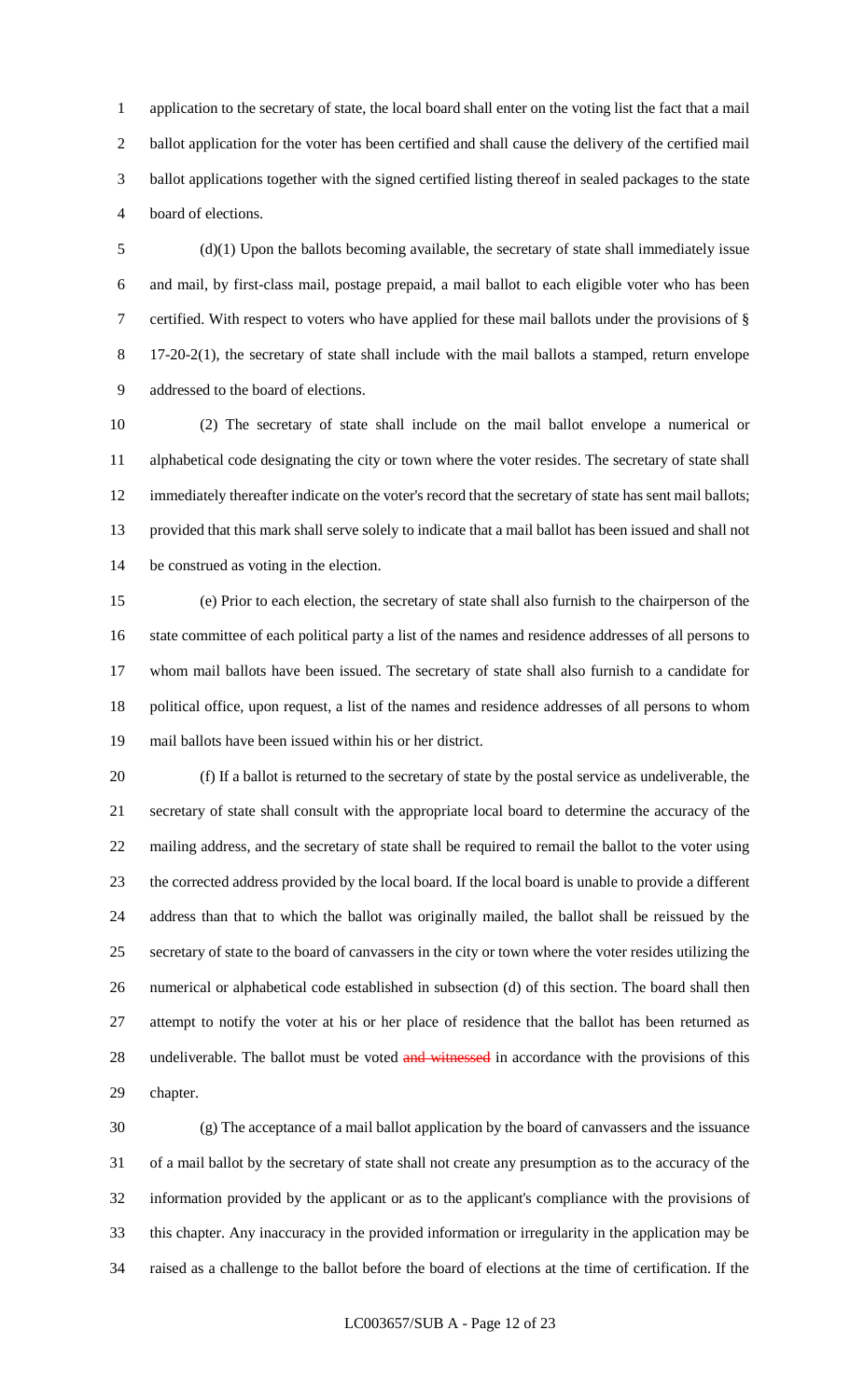| challenge raised at that time is meritorious, the ballot shall be voided. |
|---------------------------------------------------------------------------|
|---------------------------------------------------------------------------|

| 5 | 17-20-13. Form of application.                                                               |
|---|----------------------------------------------------------------------------------------------|
| 4 | applications, and certification sheet in sealed packages to the state board of elections.    |
| 3 | emergency mail ballot applications and shall cause the delivery of the emergency mail ballot |
| 2 | (h) Within two (2) business days of receipt by the local board, the board shall certify      |

| 6  | The application to be subscribed by the voters before receiving a mail ballot shall, in                 |
|----|---------------------------------------------------------------------------------------------------------|
| 7  | addition to those directions that may be printed, stamped, or written on it by authority of the         |
| 8  | secretary of state, be in substantially the following form:                                             |
| 9  | <b>STATE OF RHODE ISLAND</b>                                                                            |
| 10 | APPLICATION OF VOTER FOR BALLOT FOR ELECTION ON                                                         |
| 11 | (COMPLETE HIGHLIGHTED SECTIONS)                                                                         |
| 12 | NOTE -- THIS APPLICATION MUST BE RECEIVED BY THE BOARD OF                                               |
| 13 | CANVASSERS OF YOUR CITY OR TOWN NOT LATER THAN 4:00 P.M ON _______                                      |
| 14 | <b>BOX A (PRINT OR TYPE)</b>                                                                            |
| 15 |                                                                                                         |
| 16 |                                                                                                         |
| 17 |                                                                                                         |
| 18 |                                                                                                         |
| 19 | <b>BOX B (PRINT OR TYPE)</b>                                                                            |
| 20 |                                                                                                         |
| 21 |                                                                                                         |
| 22 |                                                                                                         |
| 23 |                                                                                                         |
| 24 |                                                                                                         |
| 25 | I CERTIFY THAT I AM ELIGIBLE FOR A MAIL BALLOT ON THE FOLLOWING BASIS;                                  |
| 26 | (CHECK ONE ONLY)                                                                                        |
| 27 | () 1. I am incapacitated to such an extent that it would be an undue hardship to vote at the            |
| 28 | polls because of illness, mental or physical disability, blindness or a serious impairment of mobility. |
| 29 | If the ballot is not being mailed to your voter registration address (BOX A above) please provide       |
| 30 | the Rhode Island address where you are temporarily residing in BOX B above.                             |
| 31 | () 2. I am confined in a hospital, convalescent home, nursing home, rest home, or similar               |
| 32 | institution within the State of Rhode Island. Provide the name and address of the facility where you    |
| 33 | are residing in BOX B above                                                                             |

() 3. I am employed or in service intimately connected with military operations or because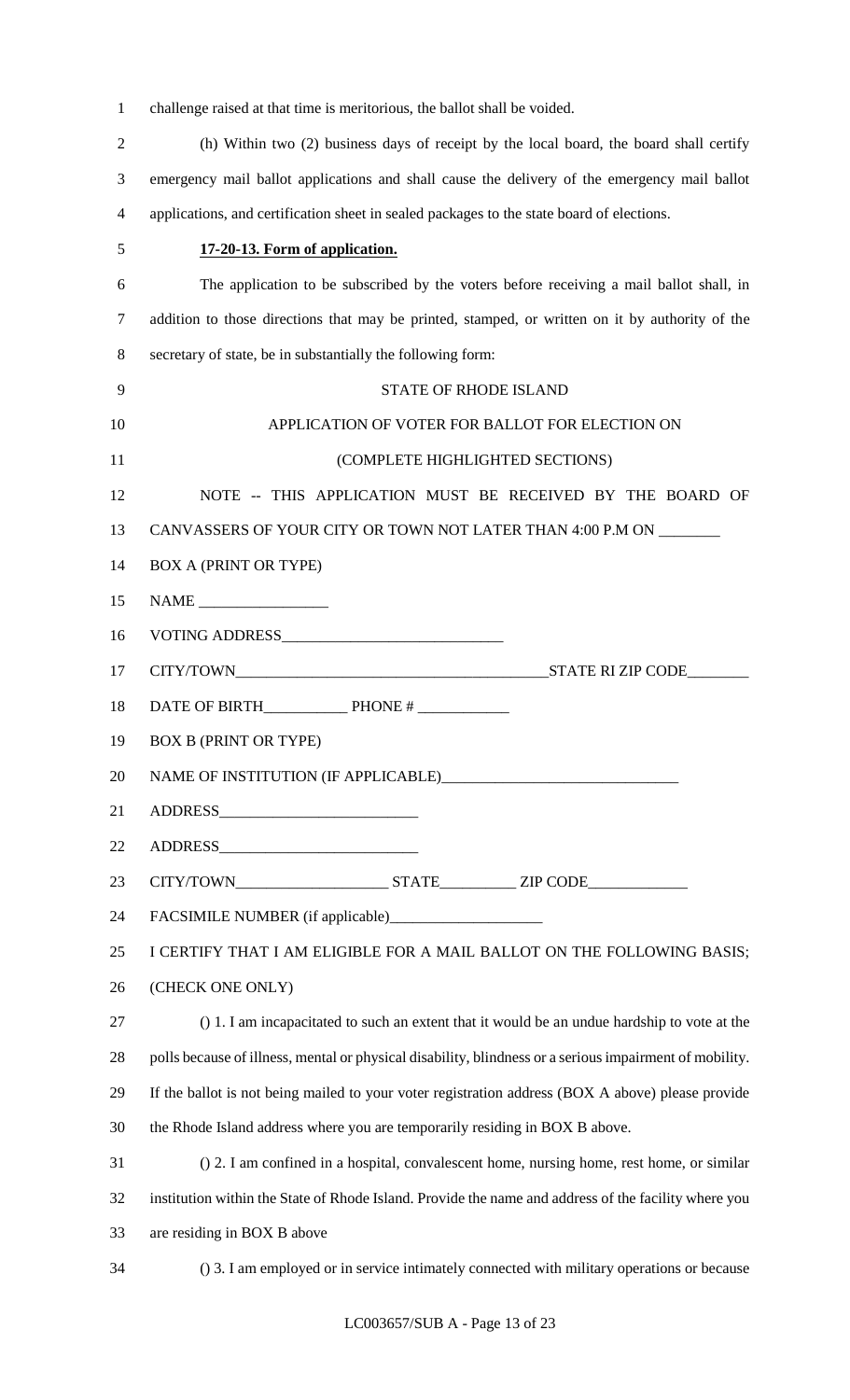United States. Complete BOX B above or the ballot will be mailed to the local board of canvassers. () 4. I may not be able to vote at the polling place in my city or town on the day of the 4 election. I choose to vote by mail. If the ballot is not being mailed to your voter registration address (BOX A above) please provide the address within the United States where you are temporarily residing in BOX B above. If you request that your ballot be sent to your local board of canvassers please indicate so in BOX B above. BOX D OATH OF VOTER I declare that all of the information I have provided on this form is true and correct to the best of my knowledge. I further state that I am not a qualified voter of any other city or town or state and have not claimed and do not intend to claim the right to vote in any other city or town or state. If unable to sign name because of physical incapacity or otherwise, applicant shall make his or her mark "X". 14 SIGNATURE IN FULL Please note: A Power of Attorney signature is not valid in Rhode Island. **17-20-13.1. Form of emergency mail ballot application.** The emergency mail ballot application to be subscribed by the voters before receiving a mail ballot shall, in addition to any directions that may be printed, stamped, or written on the application by authority of the secretary of state, be in substantially the following form: 20 STATE OF RHODE ISLAND 21 EMERGENCY APPLICATION OF VOTER FOR BALLOT FOR ELECTION ON\_\_\_\_\_\_\_\_ (COMPLETE HIGHLIGHTED SECTIONS) **NOTE -- THIS APPLICATION MUST BE RECEIVED BY THE BOARD OF CANVASSERS OF YOUR CITY OR TOWN NOT LATER THAN 4:00 P.M. ON\_\_\_\_\_\_\_\_** BOX A (PRINT OR TYPE) NAME \_\_\_\_\_\_\_\_\_\_\_\_\_\_\_\_\_\_\_\_\_\_\_\_\_\_\_\_\_\_\_\_\_\_\_\_\_\_\_\_\_\_\_\_\_\_\_\_\_\_\_\_\_\_\_\_\_\_\_\_\_\_\_\_\_\_\_\_\_\_\_ 27 VOTING ADDRESS CITY/TOWN \_\_\_\_\_\_\_\_\_\_\_\_\_\_STATE RI ZIP CODE \_\_\_\_\_\_\_\_\_\_\_\_\_\_\_\_\_\_\_\_\_\_\_\_\_\_\_\_\_\_\_\_\_ DATE OF BIRTH\_\_\_\_\_\_\_\_\_\_\_\_\_\_\_\_\_\_\_\_PHONE#\_\_\_\_\_\_\_\_\_\_\_\_\_\_\_\_\_\_\_\_\_\_\_\_\_\_\_\_\_\_\_\_\_\_\_ BOX B (PRINT OR TYPE) 31 NAME OF INSTITUTION (IF APPLICABLE) 32 ADDRESS 33 ADDRESS \_ CITY/TOWN\_\_\_\_\_\_\_\_\_\_\_\_\_\_STATE\_\_\_\_\_\_\_\_ ZIP CODE \_\_\_\_\_\_\_\_\_\_\_\_\_\_\_\_\_\_\_\_\_\_\_\_\_\_\_\_

I am a spouse or dependent of such person, or I am a United States citizen and will be outside the

LC003657/SUB A - Page 14 of 23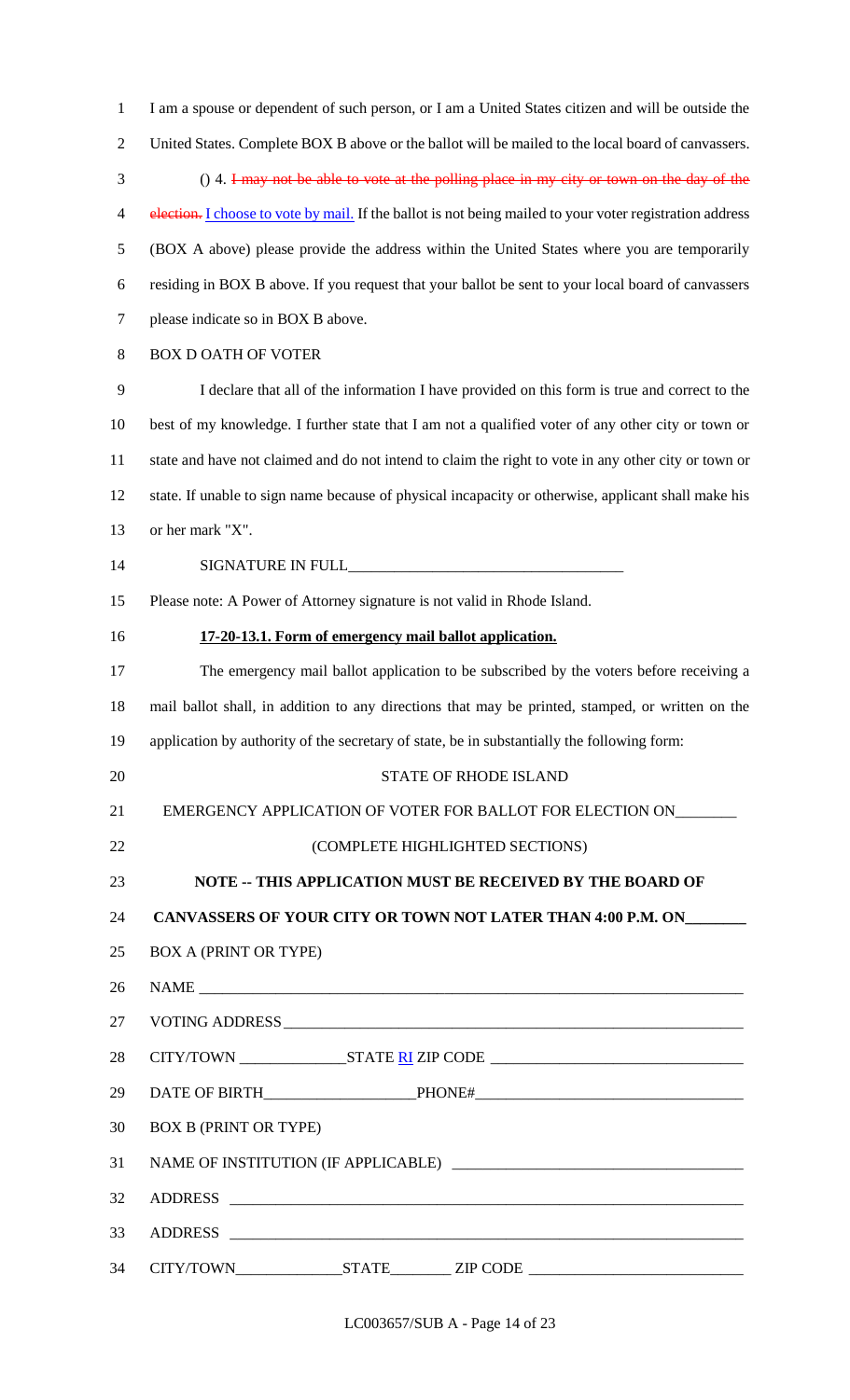I CERTIFY THAT I AM ELIGIBLE FOR A MAIL BALLOT ON THE

# FOLLOWING BASIS: **(CHECK ONE ONLY)**

 ( ) 1. I am incapacitated to such an extent that it would be an undue hardship to vote at the polls because of illness, mental or physical disability, blindness or a serious impairment of mobility. If not voting ballot at local board, ballot will be mailed to the address in BOX A above or to the Rhode Island address provided in BOX B above. If the ballot is to be delivered by the local board of canvassers to a person presenting written authorization to pick up the ballot, complete BOX A above and fill in the person's name below.

 I hereby authorize \_\_\_\_\_\_\_\_\_\_\_\_\_\_\_\_\_\_\_\_\_\_\_\_\_\_\_\_\_\_\_\_\_\_\_\_ to pick up my ballot at my local board of canvassers.

 ( ) 2. I am confined in a hospital, convalescent home, nursing home, rest home, or similar institution within the State of Rhode Island. Provide the name and address of the facility 13 where you are residing in BOX B above.

14 (a) 3. I am employed or in service intimately connected with military operations or because I am a spouse or dependent of such person, or I am a United States citizen who will be outside the United States. If not voting ballot at local board, provide address in BOX B above.

17 (a) 4. I may not be able to vote at the polling place in my city or town on the day of the 18 election I choose to vote by mail. If the ballot is not being mailed to your voter registration address (BOX A above) please provide the address within the United States where you are temporarily residing in BOX B above. If you request that your ballot be sent to your local board of canvassers please indicate so in BOX B above.

 I hereby authorize \_\_\_\_\_\_\_\_\_\_\_\_\_\_\_\_\_\_\_\_\_\_\_\_\_\_\_\_\_\_\_\_\_\_\_\_ to pick up my ballot at my local board of canvassers.

Under the pains and penalty of perjury, I certify that on account of the following

 circumstances manifested twenty (20) days or less prior to the election for which I make this 26 application. I will be unable to vote at the polls.

BOX D OATH OF VOTER

 I declare that all of the information I have provided on this form is true and correct to the best of my knowledge. I further state that I am not a qualified voter of any other city or town or state and have not claimed and do not intend to claim the right to vote in any other city or town or state. If unable to sign name because of physical incapacity or otherwise, applicant shall make his or her mark "X".

33 SIGNATURE IN FULL

Please note: A Power of Attorney signature is not valid in Rhode Island.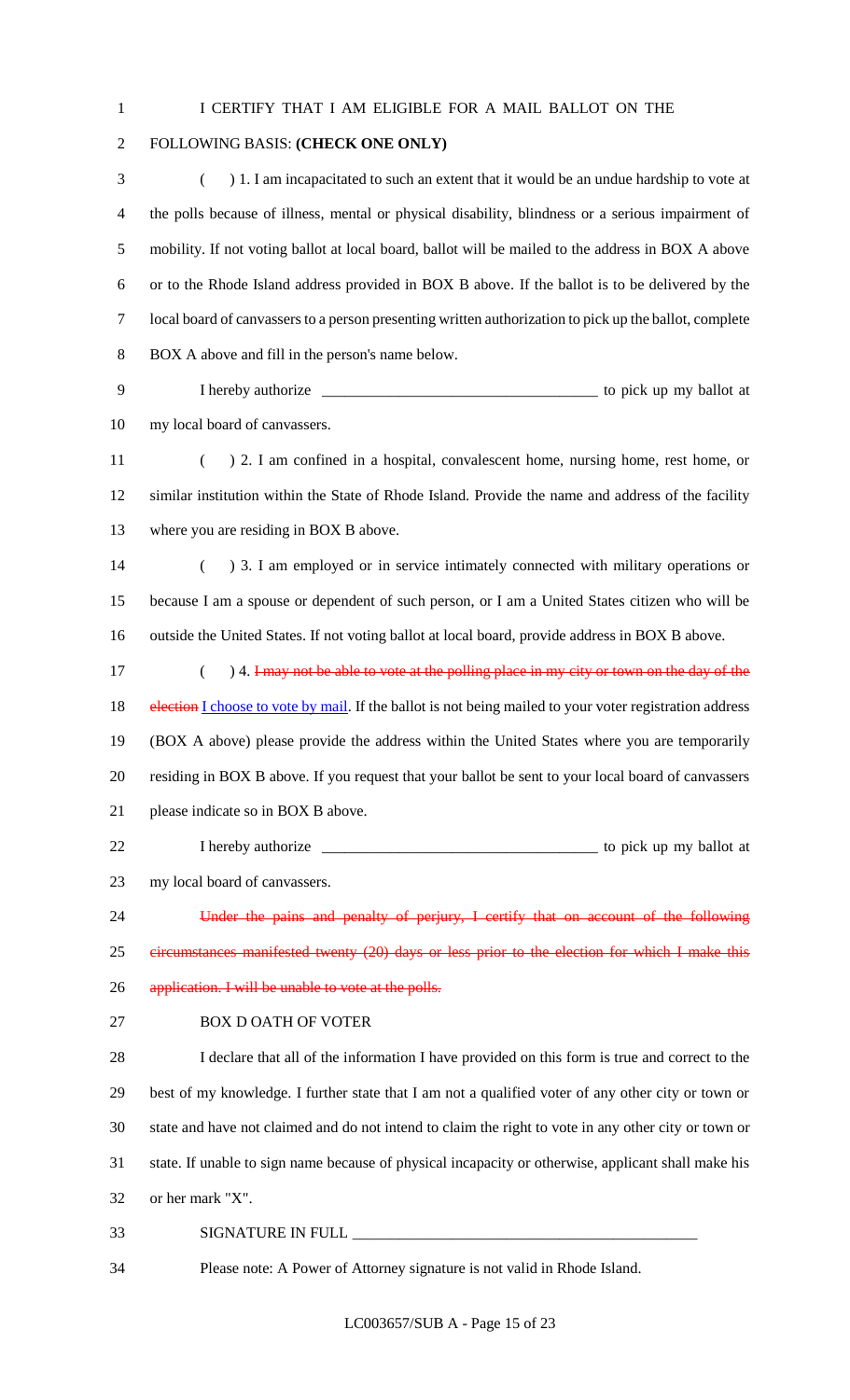**17-20-14. Voting from hospitals, convalescent homes, nursing homes, rest homes or** 

# **similar institutions public or private within the State of Rhode Island -- Penalty for interference.**

 (a) The state board of elections shall appoint as many bipartisan pairs of supervisors as are necessary whose duty it shall be to attend each hospital, rest home, nursing home and convalescent home, or similar types of personal care facility in the state within twenty (20) days prior to the election. They shall supervise the casting of votes by persons using mail ballots at a place that 8 preserves their secrecy and shall take acknowledgments or serve as witnesses, and jointly provide 9 assistance, if requested, to assure proper marking, sealing, and mailing of ballots as voted. Every 10 mail ballot cast by a patient in a hospital or convalescent home within this state must be witnessed 11 by the state supervisors. It shall be the duty of the person or persons in charge of hospitals, rest homes, nursing homes and convalescent homes, or similar types of personal care facility to allow the state supervisors to perform their duties as set forth in this section at all reasonable times. Every person who willfully hinders the state supervisors in performing their duties as set forth in this section shall be guilty of a misdemeanor.

 (b) It shall be the responsibility of the state board of elections to provide all bipartisan pairs of supervisors with an official identification card. All bipartisan pairs of supervisors will be required to have in their possession their identification card when conducting official business.

 (c) Any person who deliberately misrepresents themselves as an official of the board of elections, or who deceives, coerces, or interferes with a voter casting a ballot, shall be subject to prosecution under § 17-20-30.

#### **17-20-14.1. Mail ballots -- Local supervision.**

 Each local board shall be authorized to appoint one or more bipartisan pairs of supervisors in the manner that other bipartisan pairs of supervisors are appointed for each election, whose duty it shall be to attend each person who makes an application for a mail ballot under §§ 17-20-2.1 and 17-20-2.2, who does not fall under the provisions of § 17-20-14, and who requests that a bipartisan pair of supervisors be sent by the board of canvassers to that person's place of residence for the purpose of supervising or assisting the mail voter in casting his or her vote. The bipartisan pairs of supervisors shall supervise the casting of votes by persons using the mail ballot at a place that 30 preserves their secrecy and shall take acknowledgments or serve as witnesses, and jointly provide assistance, if requested, to assure proper marking, sealing, and mailing of ballots as voted. The failure or neglect of any local board to appoint these bipartisan pairs, or the failure or neglect of any pair to attend any place at which a mail voter's ballot may be used, or the marking, sealing, or mailing of ballots in the absence of any pair, shall not invalidate any ballot.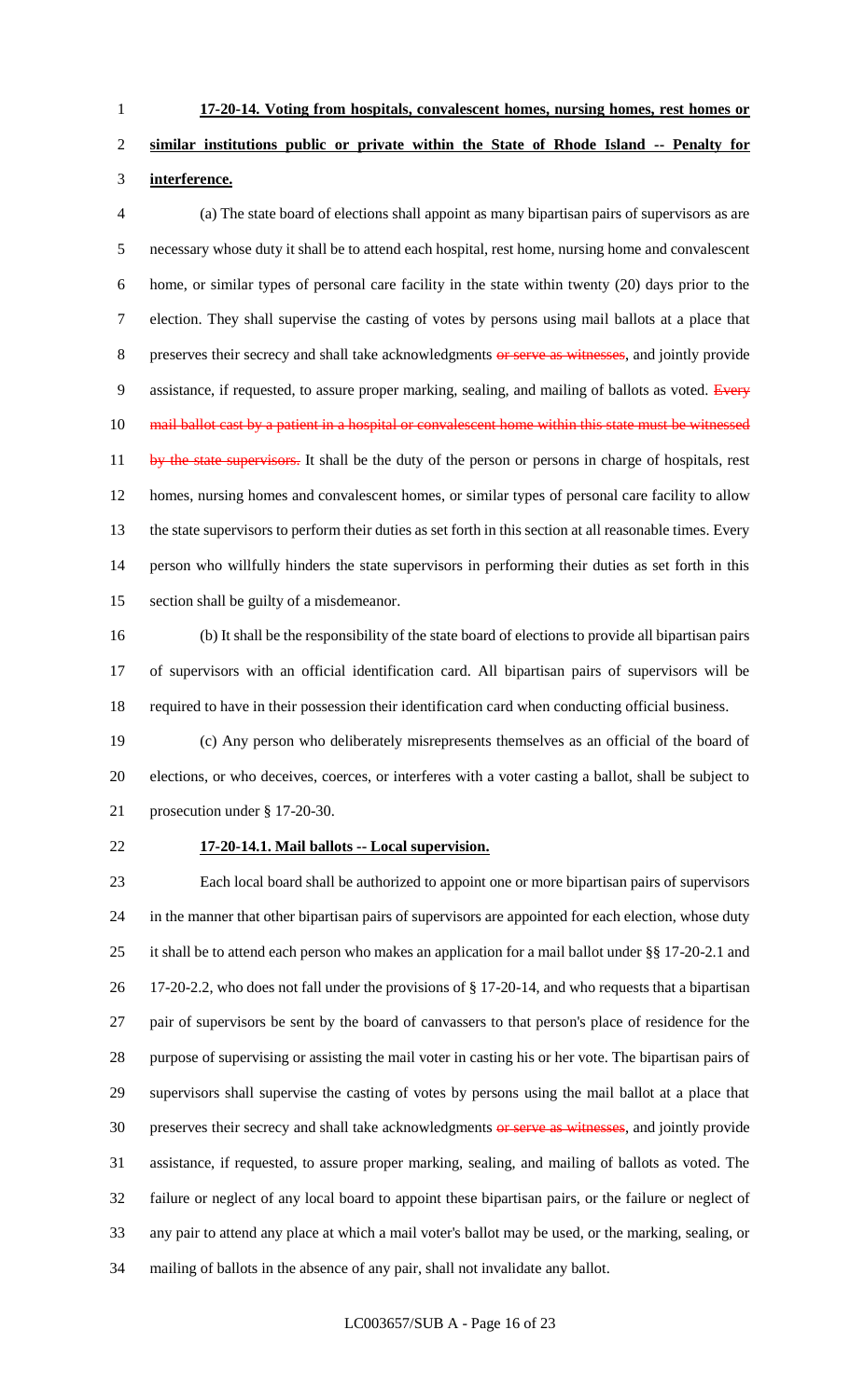# **17-20-14.2. Voting from board of canvassers.**

| $\sqrt{2}$ | The local board of canvassers shall appoint as many supervisors as are necessary whose                 |
|------------|--------------------------------------------------------------------------------------------------------|
| 3          | duty it shall be to supervise the casting of votes by persons using mail ballots at a place that       |
| 4          | preserves their secrecy and to take acknowledgments or serve as witnesses, and jointly provide         |
| 5          | assistance, if requested, to assure proper marking, sealing, and mailing of ballots as voted. Every    |
| 6          | certifying envelope containing a mail ballot cast at a board of canvassers must have the signature     |
| $\tau$     | of the elector notarized by an appointed person authorized by law to administer oaths or before two    |
| $8\,$      | (2) appointed witnesses who shall set forth their signature on the form. The certifying envelope of    |
| 9          | any mail ballot voted at the local board of canvassers shall be stamped by the local board to indicate |
| 10         | it was voted on in conformance with the law. Every person who willfully hinders the local              |
| 11         | supervisors in performing their duties as set forth in this section shall be guilty of a misdemeanor.  |
| 12         | The local board shall transmit a list to the state board of elections containing the names and         |
| 13         | signatures of people authorized to witness mail ballots.                                               |
| 14         | 17-20-21. Certifying envelopes.                                                                        |
| 15         | The secretary of state shall cause to be prepared and printed and shall furnish with each              |
| 16         | mail ballot an envelope for sealing up and certifying the ballot when returned. The envelope shall     |
| 17         | be printed in substantially the following form:                                                        |
| 18         | "After marking ballot or ballots, fold and enclose in this envelope and seal it. Certify to            |
| 19         | statement hereon. Enclose in envelope addressed to board of elections, which must receive the          |
| 20         | envelope not later than the time prescribed by § 17-18-11 for the closing of polling places on the     |
| 21         | day of election."                                                                                      |
| 22         |                                                                                                        |
| 23         | Certificate of Voter                                                                                   |
| 24         | Print Name of Voter                                                                                    |
| 25         | I swear or affirm, under penalty of perjury, that I am:                                                |
| 26         | I am a United States citizen;<br>1.                                                                    |
| 27         | I am a resident and qualified voter of the State of Rhode Island;<br>2.                                |
| 28         | I am eligible to cast a mail ballot under the provisions of § 17-20-2; and<br>3.                       |
| 29         | I am not qualified to vote elsewhere. I have not and will not vote elsewhere in<br>4.                  |
| 30         | this election.                                                                                         |
| 31         | I hereby attest under the pains and penalty of perjury, that the enclosed voted                        |
| 32         | ballot was cast by me, and that the signature or mark on this certifying envelope was                  |
| 33         | made by me.                                                                                            |
| 34         |                                                                                                        |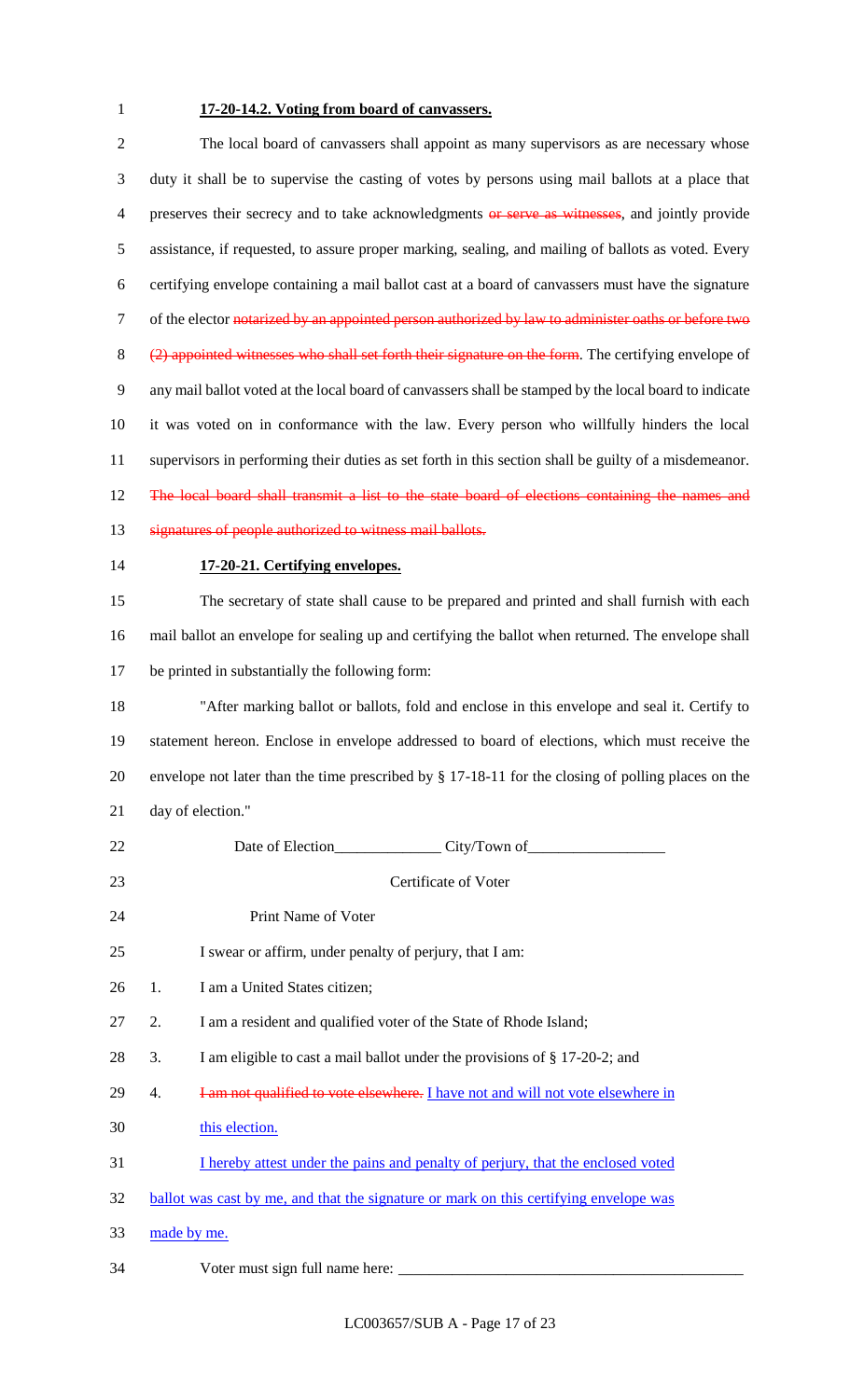| 1  | (If unable to sign name because of physical incapacity or otherwise, voter shall make his             |
|----|-------------------------------------------------------------------------------------------------------|
| 2  | or her mark " $(X)$ ").                                                                               |
| 3  | I hereby attest under penalty of perjury that the enclosed voted ballot was cast, and the             |
| 4  | signature or mark on this certifying envelope was made by the voter whose name appears on             |
| 5  | the label above.                                                                                      |
| 6  | Before me the ___________ day of ___________ 20_____, at __________ (city or town),                   |
| 7  | county of ____________, state of _____________, personally appeared the above named voter,            |
| 8  | to me known and known by me to be the person who affixed his or her signature to this ballot          |
| 9  | envelope.                                                                                             |
| 10 |                                                                                                       |
| 11 | <b>Notary Publie</b>                                                                                  |
| 12 | Notary must also print his or her name                                                                |
| 13 | Witness:                                                                                              |
| 14 |                                                                                                       |
| 15 | (Signature)(Print Name)<br>(Address)                                                                  |
| 16 | (Signature)(Print Name) (Address)                                                                     |
| 17 | Note: Mail ballots must either be sworn to before a notary public or before two (2)                   |
| 18 | witnesses who must sign their names and addresses.                                                    |
| 19 | 17-20-23. Marking and certification of ballot.                                                        |
| 20 | (a) A voter may vote for the candidates of the voter's choice by making a mark in the space           |
| 21 | provided opposite their respective names.                                                             |
| 22 | (b) In case a voter desires to vote upon a question submitted to the vote of the electors of          |
| 23 | the state, the voter shall mark in the appropriate space associated with the answer that the voter    |
| 24 | desires to give.                                                                                      |
| 25 | (c) Voters receiving a mail ballot pursuant to $\S 17-20-2(1), (2)$ , and (4) shall mark the ballot   |
| 26 | in the presence of two $(2)$ witnesses or some officer authorized by the law of the place where       |
| 27 | marked to administer oaths. Voters receiving a mail ballot pursuant to § 17-20-2(3) do not need to    |
| 28 | have their ballot witnessed or notarized. Except as otherwise provided for by this chapter, the voter |
| 29 | shall not allow the official or witnesses to see how he or she marks the ballot and the official or   |
| 30 | witnesses shall hold no communication with the voter, nor the voter with the official or witnesses,   |
| 31 | as to how the voter is to vote. Thereafter, the The voter shall enclose and seal the ballot in the    |
| 32 | envelope provided for it. The voter shall then execute before the official or witnesses the           |
| 33 | estrification on the envelope. The voter shall then enclose and seal the certified envelope with the  |
| 34 | ballot in the envelope addressed to the state board and cause the envelope to be delivered to the     |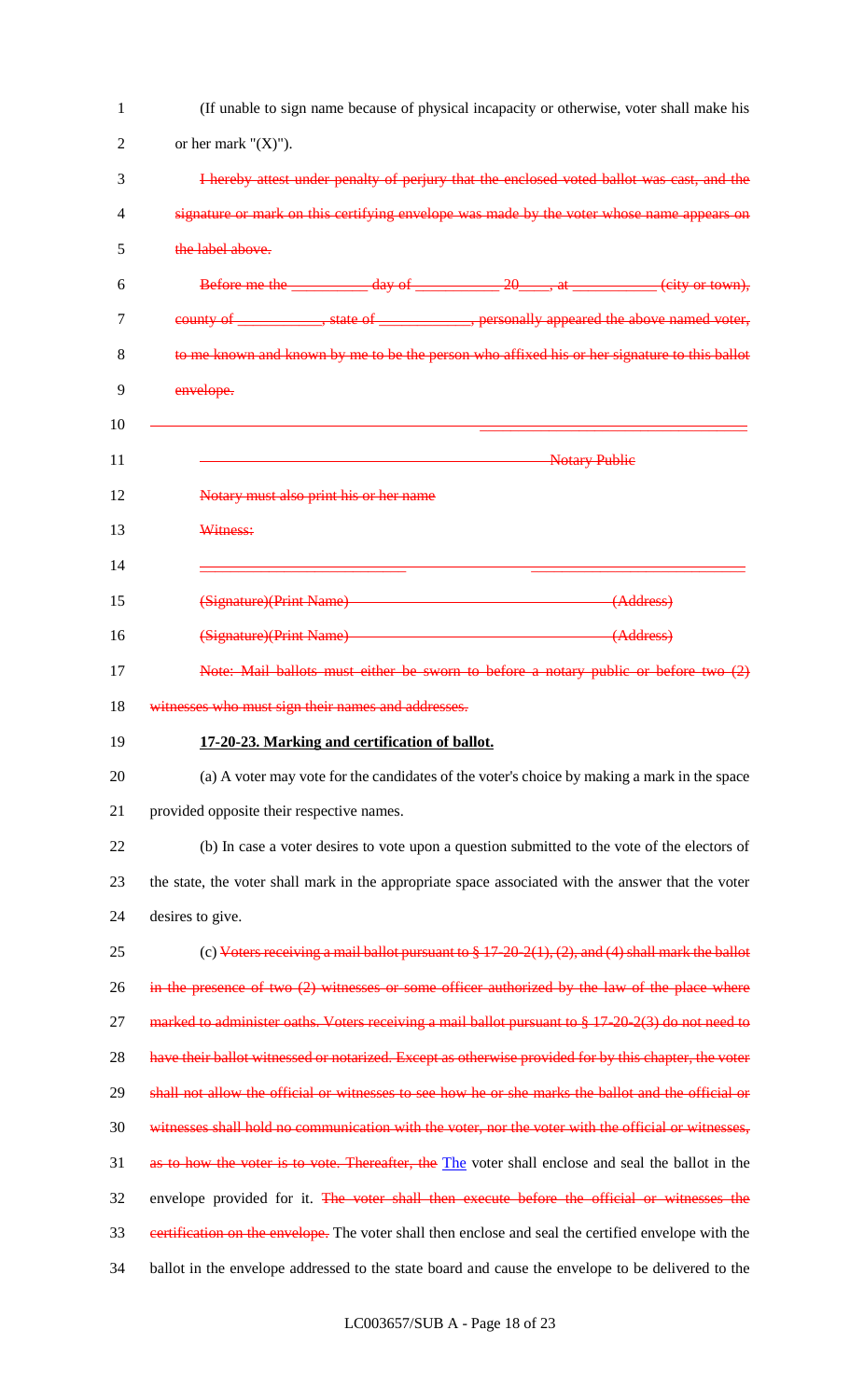state board on or before election day.

(d) These ballots shall be counted only if received within the time limited by this chapter.

 (e) There shall be a space provided on the general election ballot to allow the voter to write in the names of persons not in nomination by any party as provided for in §§ 17-19-31 and 17-20- 24.

# **17-20-24.1. Irregularities in obtaining and casting mail ballots.**

 The requirements set forth by this chapter controlling mail ballot eligibility and the procedure by which mail ballots are obtained and cast shall be strictly applied to assure the integrity of the electoral system. No mail ballot which was not obtained and/or cast in material conformance 10 with the provisions of this title shall be certified by the board of elections. Notwithstanding the 11 provisions of § 34-12-3 to the contrary, any mail ballot application or mail ballot certification 12 notarized by a person who is not in fact a notary public or other officer authorized to administer 13 oaths and take acknowledgements shall be void. Nothing in this chapter shall be construed to require the disqualification of a ballot merely because the elector did not sign the elector's full name as it is listed on the voter registration list, but omitted or included a middle initial or name, abbreviated a first and/or middle name, or made a similar omission or inclusion, as long as the board of elections can reasonably determine the identity of the voter.

# **17-20-30. Penalty for violations.**

 (a) Any person who knowingly makes or causes to be made any material false statement in connection with his or her application to vote as a mail voter, or who votes or attempts to vote under the provisions of this chapter, by fraudulently signing the name of another upon any envelope provided for in this chapter, or who, not being a qualified voter and having knowledge or being chargeable with knowledge of the fact, attempts to vote under this chapter, or who votes the ballot of another voter, or who deliberately prevents or causes to prevent the mail ballot to be received by 25 the voter or to be returned to the board of elections, or who falsely notarizes or witnesses the voter 26 signature on the ballot application or mail ballot, or who deceives, coerces, or interferes with the voter casting his or her ballot, and any person who does or attempts to do, or aid in doing or attempting to do, a fraudulent act in connection with any vote cast or to be cast under the provisions of this chapter, shall be guilty of a felony.

 (b) Any person who, having received a mail voter's ballot and having voted or not voted the mail ballot, votes or fraudulently attempts to vote at any elective meeting within the state held on the day for which the ballot was issued shall be guilty of a felony.

 (c) Any officer or other person who intentionally opens a mail voter's certified envelope or examines the contents before the envelope is opened by the board of elections, as provided in this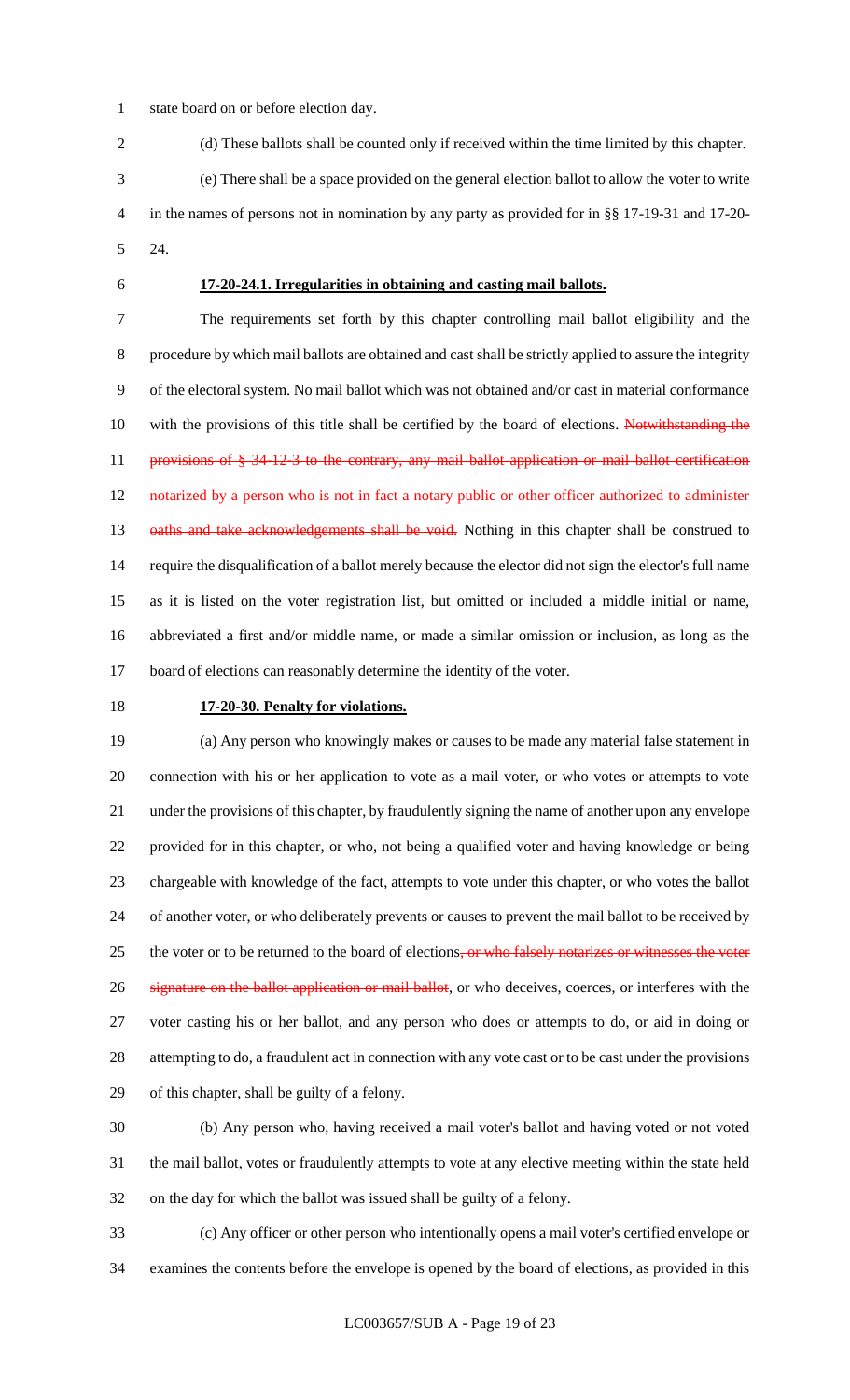- chapter, shall be guilty of a felony. 2 (d) The offenses in this section shall be punishable by imprisonment of not more than ten (10) years and/or by a fine of not less than five hundred dollars (\$500) nor more than five thousand dollars (\$5000). SECTION 6. Chapter 17-20 of the General Laws entitled "Mail Ballots" is hereby amended by adding thereto the following sections: **17-20-2.3. Online application for mail ballot.**  (a) In addition to any other available means of applying for a mail ballot, the secretary of state shall establish and maintain a system, through which voters may apply for a mail ballot online. (b) Applications filed using such system shall be considered filed on the calendar date the 11 application is initially transmitted by the voter through the online mail ballot application system. (c) A voter shall be able to apply for a mail ballot using the online ballot application system 13 when the voter: (1) Completes an online mail ballot application form, established by the secretary of state, substantially similar to the paper-based mail ballot application form established by § 17-20-13; (2) Affirms, subject to penalty of perjury, by means of electronic or manual signature, that 17 the information contained in the mail ballot application is true; and (3) Verifies the voter's identity by providing the voter's date of birth and a Rhode Island 19 driver's license number or state identification number. 20 (d) The portal for mail ballot applications shall be available in any language required by federal or state voting rights laws. (e) To ensure full, equal, and independent access to all voters with disabilities, the portal for mail ballot applications shall comply with all requirements under Title II of the Americans with Disabilities Act, 42 U.S.C. §§ 12131-12165, and Web Content Accessibility Guidelines (WCAG) 2.0 compliance level AA. **17-20-22.1. Mail ballot drop boxes.**  (a) "Drop box" means the locked and secure container established and maintained by the 28 board of elections, in accordance with this section, that shall serve as a receptacle for the receipt of 29 mail and emergency ballots cast by voters. Every drop box established by the board of elections shall be deemed to be the property of the board of elections and shall be accessible to the public, beginning twenty (20) days prior to the date of a state election and twenty-four (24) hours per day
- 32 and seven (7) days per week throughout this period, if established outside a municipal building,
- and during the normal business hours of the facility if established inside a municipal building. All
- 34 drop boxes must be accessible on election day, from the time polls open until the time they close,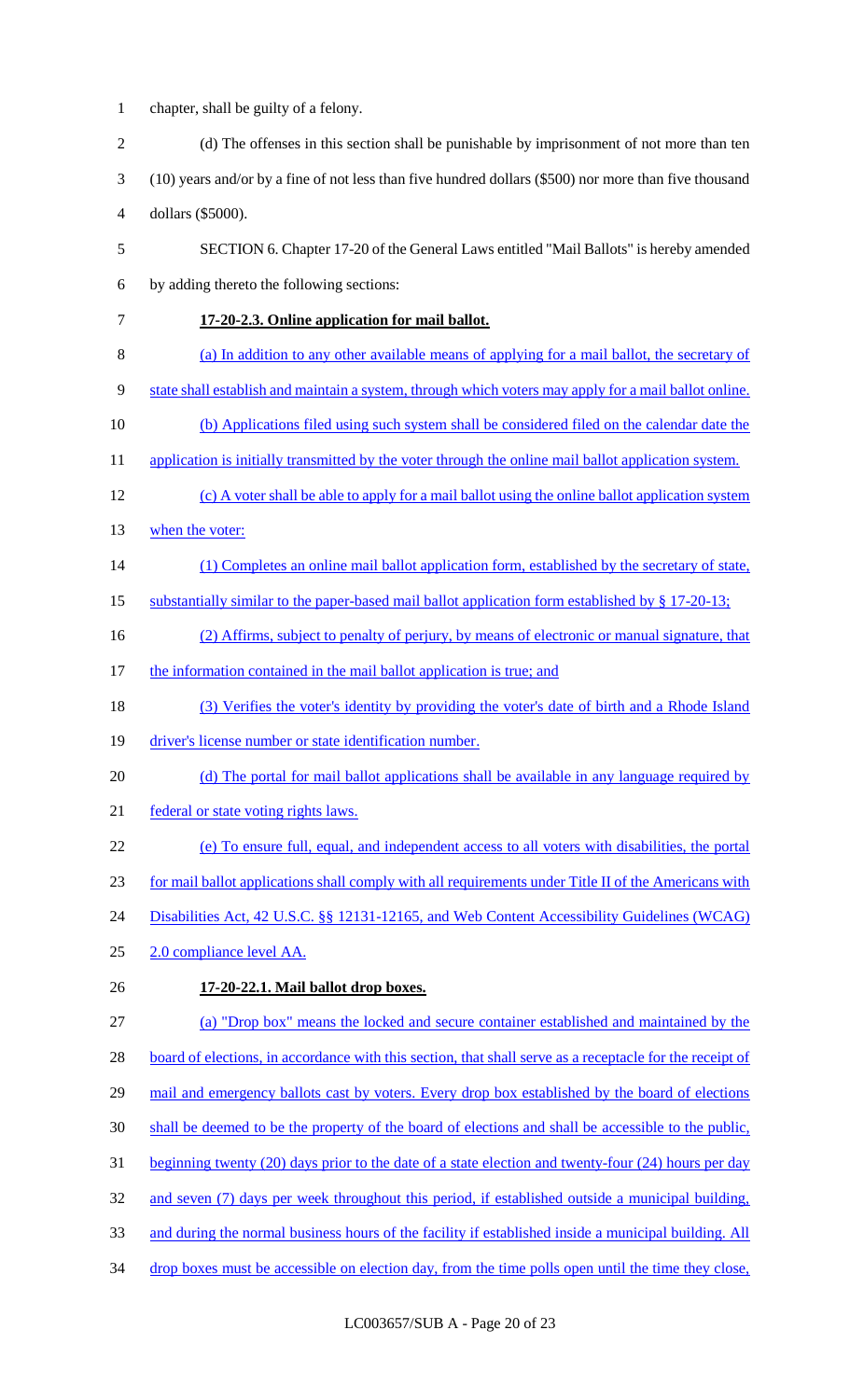1 in accordance with §§ 17-18-10 and 17-18-11. Any ballot that is cast by a voter, as either a mail 2 ballot, or emergency ballot and is deposited into a drop box on or before the close of polls on 3 election day, shall be deemed to be received by and in the possession of the board of elections. At 4 the close of polls on election day, upon the last ballot deposited by any person in line at that time, 5 a designated agent of the board of elections shall ensure that no other ballots are deposited in the 6 drop box. 7 (b) Drop boxes must be labeled "State of Rhode Island Official Ballot Drop Box for Mail 8 Ballots," and include language about postage and display the official seal of the board of elections. 9 Drop boxes must be accessible by persons with disabilities. Drop boxes shall be monitored by a 10 video surveillance system. 11 (c) No town or city shall have fewer than one drop box. A drop box may be established 12 inside a municipal building, only if the building remains open and accessible to the public 13 throughout the prescribed time period prior to election day and until the close of the polls, in 14 accordance with § 17-18-10. A drop box shall also be placed outside the Office of the Board of 15 Elections and the Election Division of the Office of the Secretary of State. Drop boxes must be 16 placed in locations that are accessible to persons with disabilities. 17 (d) Each local board of canvassers shall determine the location of every drop box located 18 within the geographic area over which that local board has authority, in accordance with the 19 regulations promulgated by the board of elections. 20 (e) Each drop box shall not accept the deposit of mail ballots after the last person in line to 21 deposit a ballot in that drop box at the time the polls close, on the day of the election, has deposited 22 their ballot. 23 (f) Each local board shall make the location of every drop box within the area over which 24 it has authority publicly available on its website, to the extent feasible. The board of elections shall 25 make the location of all drop boxes located within the state, publicly available at its office and on 26 its website. 27 (g) The board of elections shall designate one or more staff members of each local board 28 of canvassers, as the official agents of the board of elections, for purposes of retrieving ballots 29 deposited in drop boxes and establish a schedule and process by which drop boxes are regularly 30 emptied and any ballots they contain are securely and promptly transported to the board of 31 elections. 32 (h) The board of elections shall promulgate regulations consistent with this section, 33 including regulations for the location of drop boxes and the receipt, storage, security, regular 34 collection, and transportation of the mail ballots returned.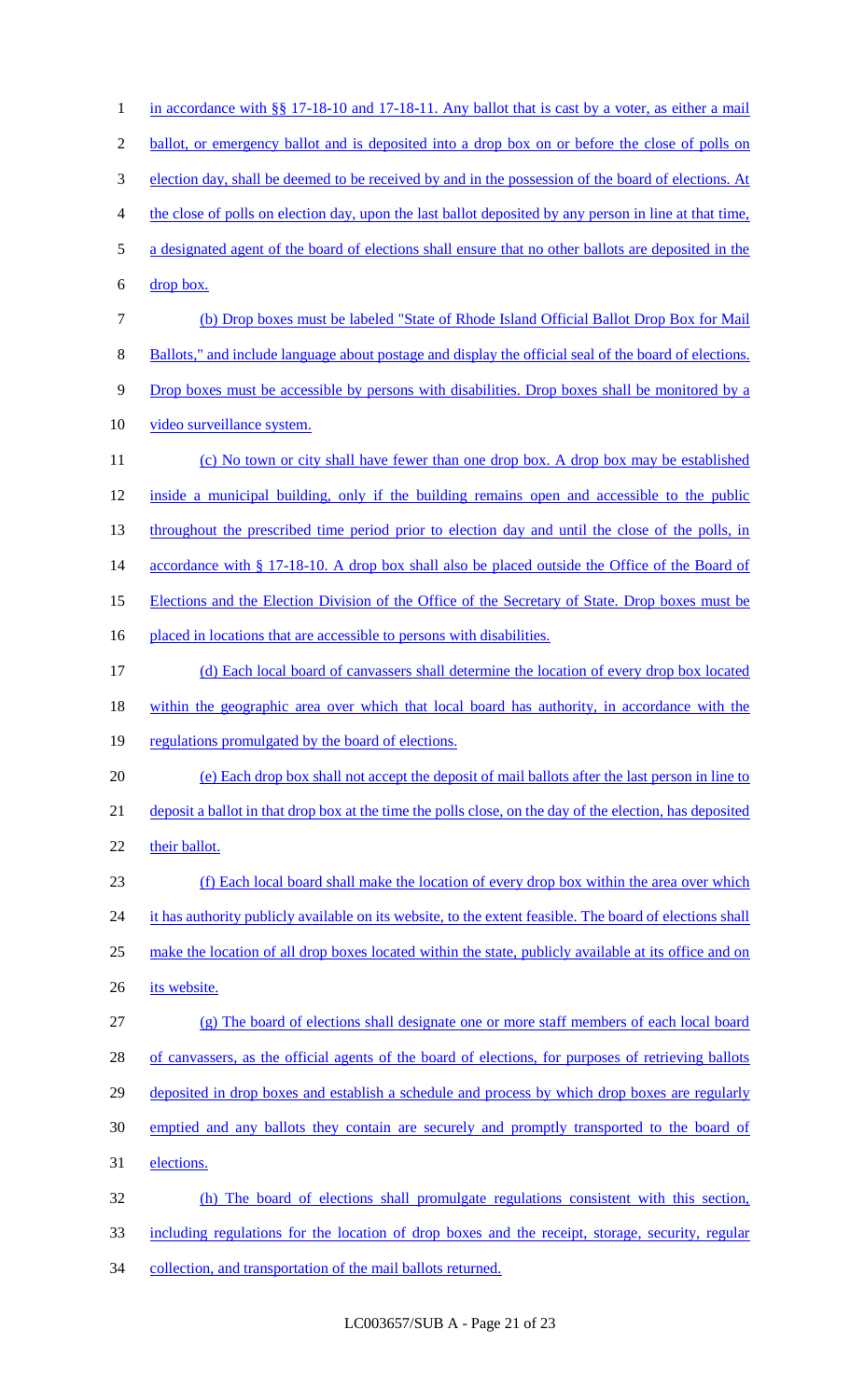(i) The board of elections may promulgate regulations for the use of drop boxes for depositing mail ballot applications during the applicable timeframe for accepting mail ballot applications. SECTION 7. Section 17-20-32 of the General Laws in Chapter 17-20 entitled "Mail Ballots" is hereby repealed. **17-20-32. Inquiry by board of elections.** Upon the request of any candidate for public office and upon a showing of good cause for it or upon its own motion, the board of elections shall inquire into any notary public or witness who witnesses the voter signatures on more than fifty (50) mail ballot envelopes in any one election and 10 any notary public or witness who the board has reason to believe has not complied with the 11 provisions of this chapter. The inquiry shall attempt to determine whether the notary public or 12 witness was actually present when the documents were signed by the voters and whether all other 13 applicable requirements set forth in this chapter were complied with. Any criminal violation of this 14 chapter uncovered by the board of elections shall be referred to the state police for further 15 investigation. SECTION 8. This act shall take effect upon passage.

======== LC003657/SUB A ========